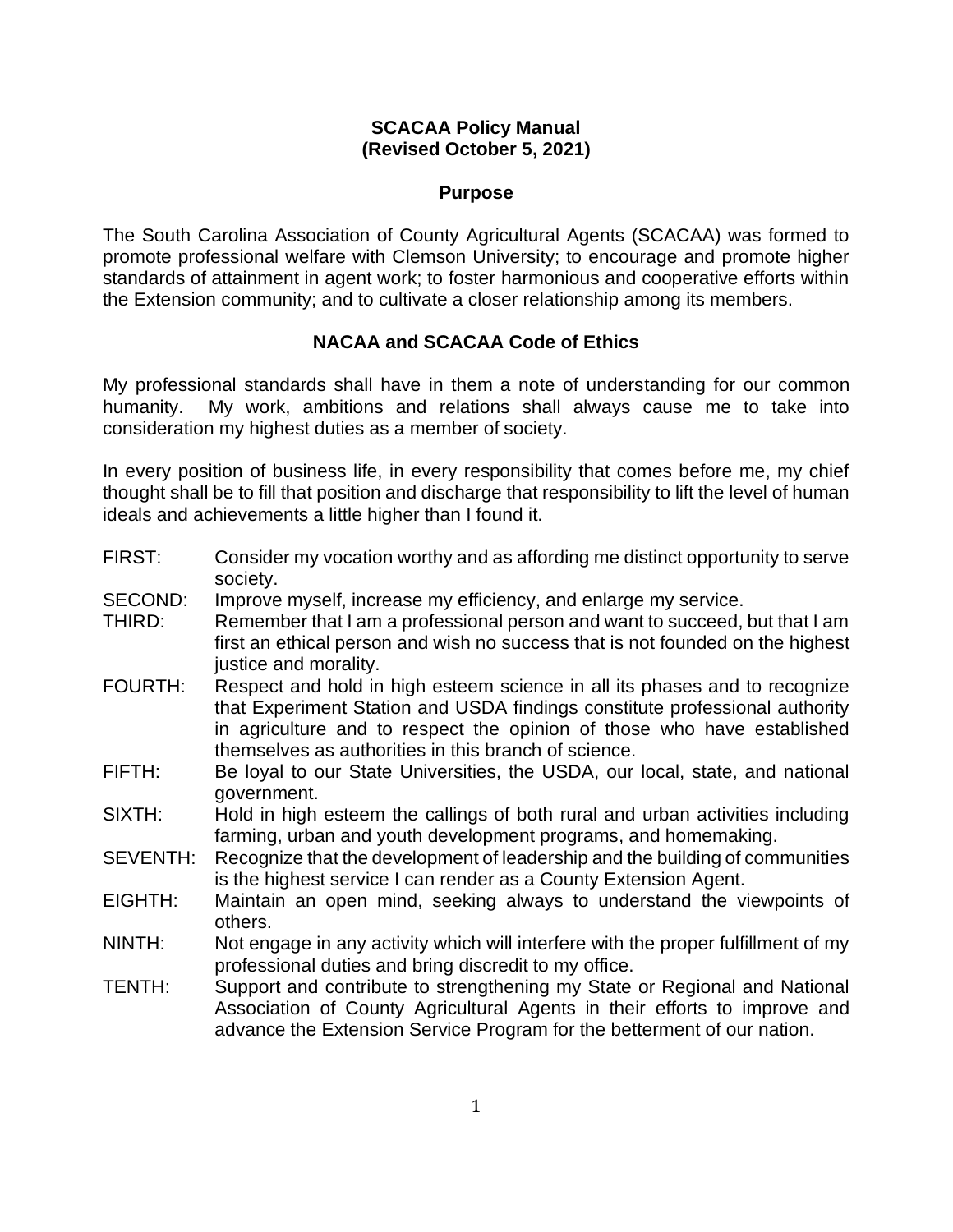### **Membership**

In order to join the SCACAA, a prospective member must meet the qualifications set forth in Article II, Section I of the SCACAA Constitution. This states that any County Extension Agent, County Extension Director, State Extension Specialist, Extension Associate or State Extension Administrator who possess a Baccalaureate or higher degree in agriculture, forestry or related field who subscribes to the NACAA and SCACAA aims and purposes may become a member of this association by paying the annual membership dues and upon approval of the Executive Committee.

Additional membership information is outlined in the Constitution and By-Laws.

# **Life Membership**

Article 1, section 2 of the NACAA By-Laws states that a former member of NACAA who has retired or is retiring from the Cooperative Extension Service may apply for life membership. The policy of the national organization has been that any Life Member approved at the state level shall be approved at the national level.

Article 1, section 2 of the SCACAA By-Laws states that any and all retired County Extension Agents, or State Extension Specialists, who have been regular members as listed in Article 1, section 1 shall be considered life members of the Association upon payment of one life membership fee as determined by the membership of the Association. Life members do not pay annual dues, and do not have voting privileges. However, the NACAA states that in order for life members to continue to receive The County Agent magazine, they must pay an annual or multiple year subscription fee as determined by the Board of Directors.

In short, SCACAA policy is that any person who has been a member in good standing of the SCACAA and NACAA shall be eligible for life membership upon retirement from the Cooperative Extension Service and upon payment of the one-time life membership fee. Any questionable cases shall be resolved by a vote of the SCACAA Board of Directors.

#### **Dues**

Dues are set annually by the Board, and are due December 1. The annual membership drive will begin on September 1, or the date that the new officer team assumes leadership, whichever is earlier. Dues paid after December 1 will incur a \$30 late fee.

Dues are waived for first year members.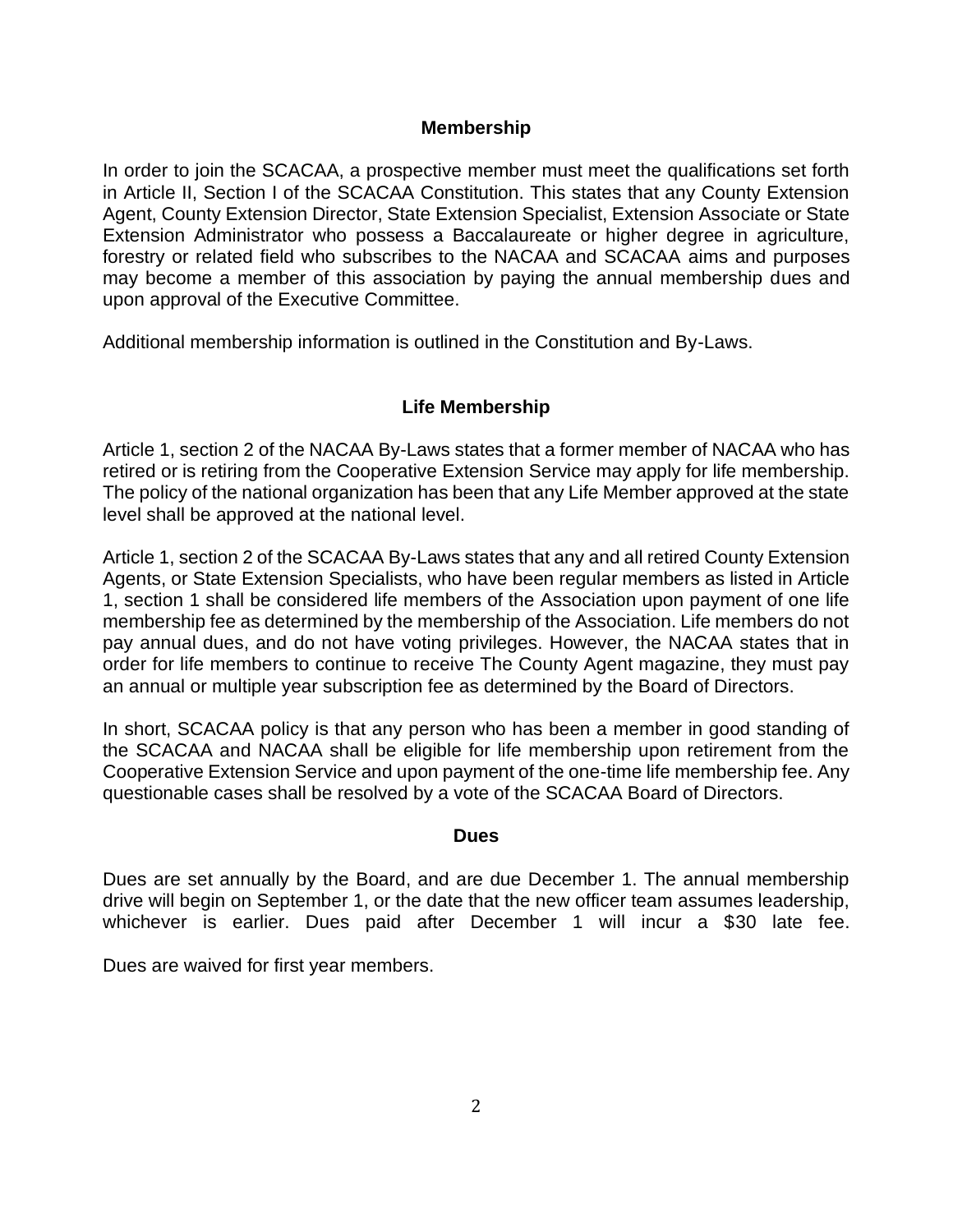### **Officers and Directors**

Article III of the SCACAA Constitution explains the leadership structure of the SCACAA. It lists the offices and the constitutional responsibilities of each officer and director. Additional duties are as follows:

# **President:**

During his/her term, the President shall, serve on the Extension Senate as a non-voting member, and represent the SCACAA at the annual meetings of the other Extension associations, upon invitation. He/she will extend a personal written invitation to the presidents of the other Extension associations to attend the SCACAA AM/PIC. During his/her term, the President will attend the Joint Council of Extension Professionals (JCEP) Leadership Conference. He/she shall also be responsible for appointing a three-member Auditing Committee for an annual audit of the Treasurer's books (Article III, Section 10 of the Constitution). At his/her discretion, the President may designate another SCACAA officer or member to carry out one of more of these duties.

# **President Elect:**

As Chair of the Annual Meeting and Professional Improvement Conference (AM/PIC) committee, the President Elect will assume responsibility for planning coordinating and hosting the AM/PIC. The committee should submit a meeting proposal at the Winter Board Meeting preceding the AM/PIC. The proposal should include a host location, budget, and tentative program and must be approved by the Board prior to making arrangements, signing contracts, etc. During his/her term, the President Elect will attend the Public Issues Leadership Development (PILD) Conference.

#### **Vice President:**

As Chair of the Fundraising Committee, the Vice President will assume responsibility for all fundraising activities deemed appropriate by the board including, but not limited to, fundraising for the AM/PIC.

#### **Past President:**

The Past President will serve as Chair of the Nominating Committee and of the Policy and Resolutions Committee.

#### **Secretary:**

The Secretary will serve as Chair of the Membership Committee.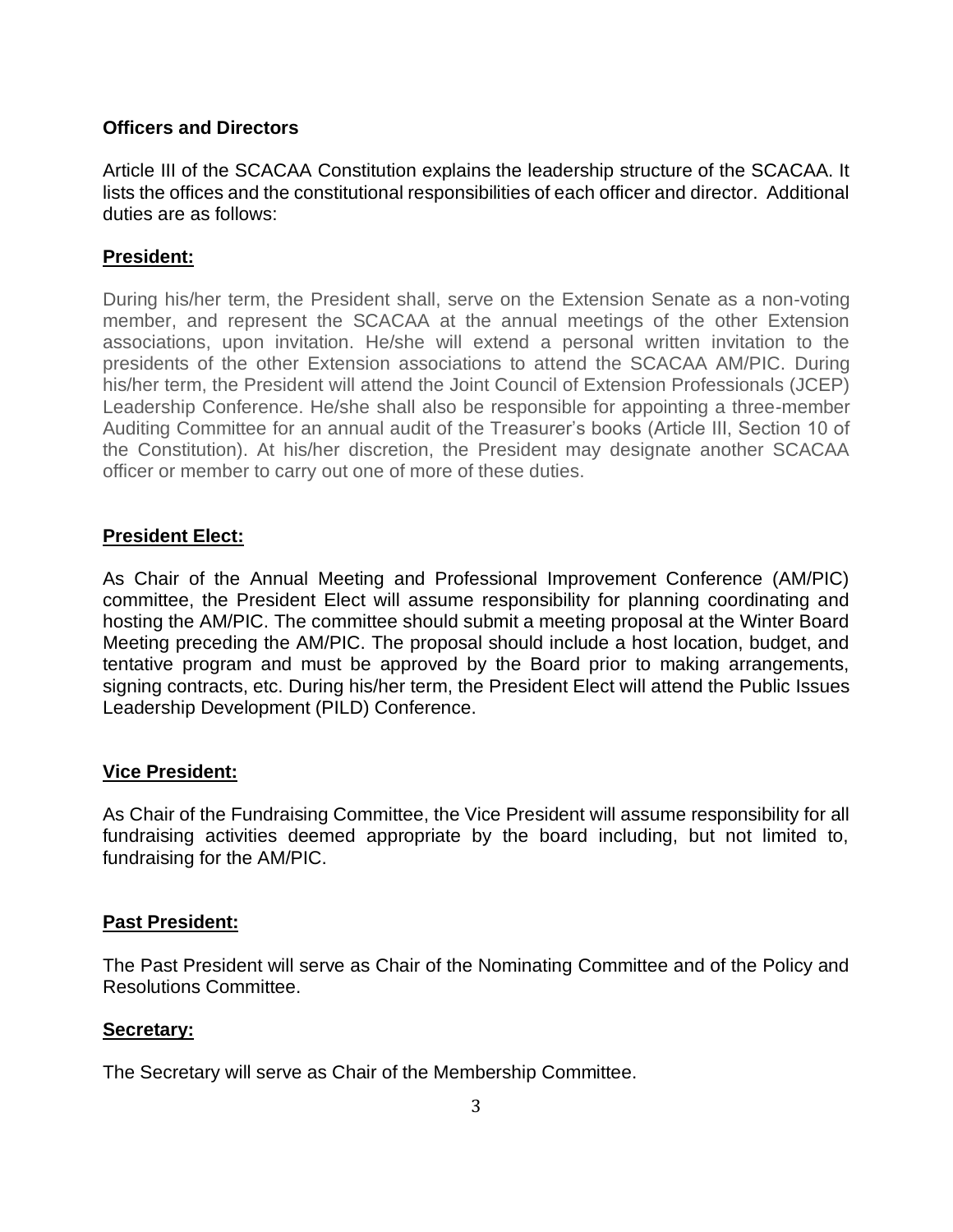# **District Directors:**

Each district director will serve as a member of the Membership Committee, and assist the Chair (by contacting past, present, and potential members in their district) in the annual membership drive.

# **Responsibilities of SCACAA Officers at NACAA Annual Meetings**

Consult the NACAA AM/PIC Program for exact day and time of required events.

# **President:**

The state president will attend the state officers' workshop of the NACAA AM/PIC.

The state president [or appointed representative] will be responsible for attending the flag ceremony rehearsal on Sunday afternoon following the state officers' workshop. He or she will carry the South Carolina state flag during the ceremonies of the opening session. [The state flags are maintained by the NACAA. The state president does not have to provide the state flag. It will be provided by NACAA.]

The state president will be responsible for assembling all attendees from South Carolina (members, life members, spouses, and guests) for the state picture at the designated time. The state president shall discover the designated time and notify all other attendees from the state.

As a voting delegate, the state president will attend the voting delegate's breakfast on Monday morning, and the voting delegate's session on Tuesday morning.

The state president will attend the Southern Regional Meeting and will be the spokesperson for South Carolina.

If there are any administrators from South Carolina in attendance at the NACAA AM/PIC, the state president will attend the Administrators Breakfast and introduce the administrators from the state. [This function is by invitation only, so the president must make certain that the organizers know if there are administrators in attendance so that both the administrators and state president will get an invitation.]

The state president will attend the state presidents and vice-presidents' luncheon.

The state president is responsible for organizing a States Night Out dinner for all attendees from South Carolina on the designated evening. The state president will determine the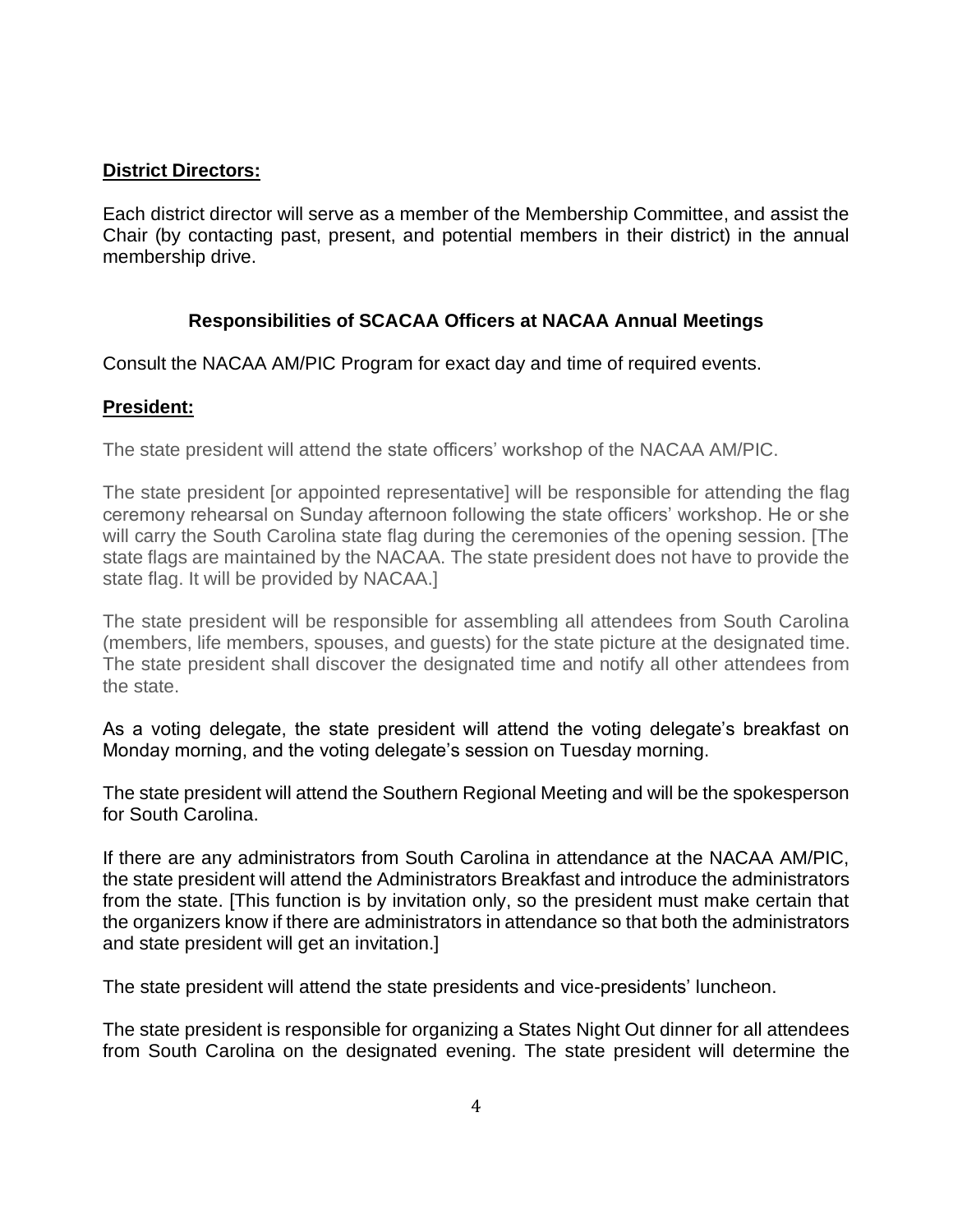number that will be in attendance, make dinner reservations, and see that everyone has transportation to the appropriate location and back.

[Note: It has been the policy of the SCACAA to pay for dinner for all members and life members in attendance at States Night Out. It is the responsibility of the members and life members to pay for dinner for any spouses or other guests in attendance. The state president will coordinate with the state treasurer to make appropriate arrangements for paying for dinner for States Night Out.]

#### **President Elect:**

The president elect will assume any or all of the above-mentioned duties in the absence of the state president.

The president elect will attend the state officers' workshop at its designated time.

As a voting delegate, the president elect will attend the voting delegate's breakfast and the voting delegate session at their designated times.

The president elect will attend the Southern Regional Meeting.

The president elect will attend the State Presidents and Vice Presidents luncheon, following the voting delegate session.

#### **Vice President:**

The vice president will assume any or all of the above-mentioned duties in the absence of the state president and/or president elect.

The vice president will attend the state officers' workshop at its designated time.

As a voting delegate, the vice president will attend the voting delegate's breakfast and the voting delegate session at their designated times.

The vice president will attend the Southern Regional Meeting.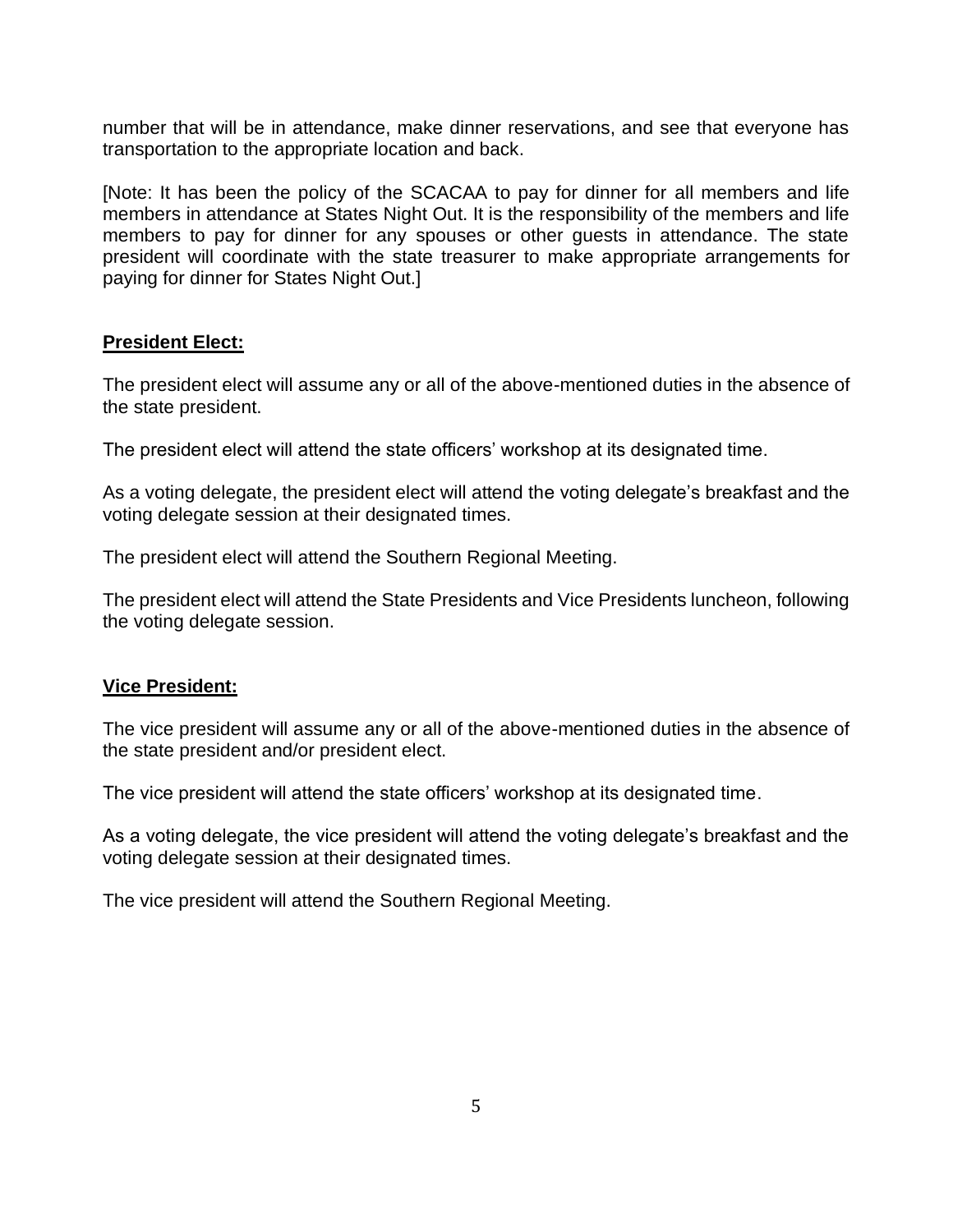# **Past President:**

If our state has four voting delegates, the past president will serve as the fourth delegate. As such, the past president will attend the voting delegate's breakfast and the voting delegate session at their designated times.

The past president will attend the Southern Regional Meeting.

### **Secretary:**

If the state secretary is in attendance at the NACAA AM/PIC, he or she will attend the state officers' workshop at its designated time.

If our state has five voting delegates, or in the absence of another designated voting delegate, the secretary will attend the voting delegates breakfast and the voting delegate session at their designated times.

The secretary will attend the Southern Regional Meeting.

### **Treasurer:**

If the state treasurer is in attendance at the NACAA AM/PIC, he or she will attend the state officers' workshop at its designated time.

If our state has six voting delegates, or in the absence of another designated voting delegate, the treasurer will attend the voting delegates breakfast and the voting delegate session at their designated times.

The treasurer will attend the Southern Regional Meeting.

Whether in attendance or not, the state treasurer will coordinate with the state president for payment of dinner at States Night Out for all members and life members in attendance.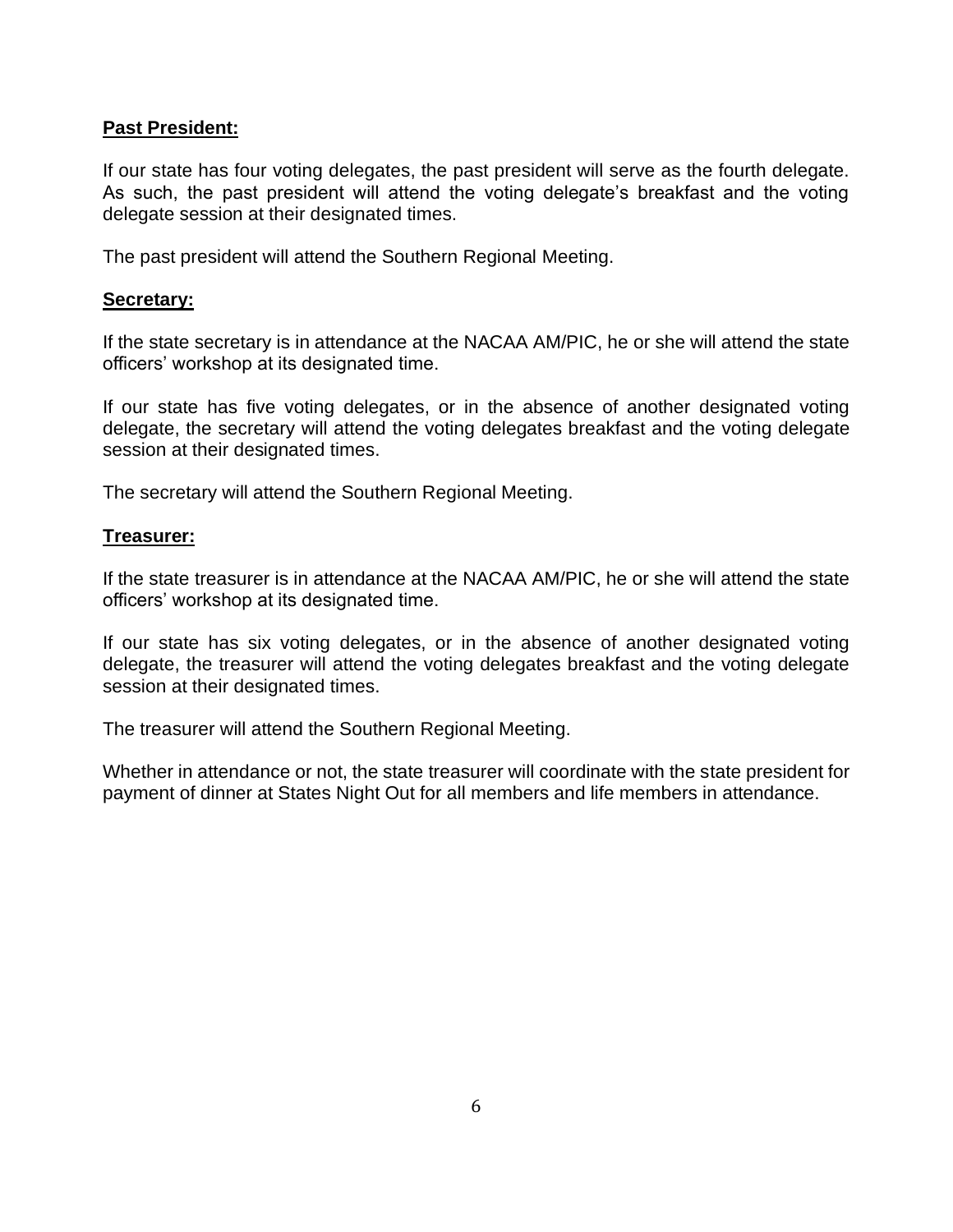# **Committees**

The SCACAA will have the following standing committees [updated June 2016 to reflect NACAA changes]:

- Agricultural Economics and Community Development
- Agronomy and Pest Management
- Animal Science
- Horticulture and Turfgrass
- Natural Resources/Aquaculture
- Sustainable Agriculture
- Leadership and Administrative Skills
- Agricultural Issues and Public Relations
- Early Career Development
- Teaching and Educational Technologies
- 4-H and Youth
- Communications
- Professional Excellence
- Public Relations and Agricultural Awareness
- Recognition and Awards
- Scholarship
- Search for Excellence
- Life Members
- Annual Meeting and Professional Improvement Conference
- State Meeting Fundraising
- Nominating
- Policy & Resolutions
- Auditing (3 member committee)

Additional committees may be organized and appointed at the pleasure of the Board.

# **Chair and Vice Chair Appointments and Rotation:**

Committee chairs are appointed by the president, and are appointed for two (2) year terms. The committee chairs are set up in a rotational basis such that only about one half will be new in any given year, while the other half will be serving the second year of their term.

# **State Committee Chair Responsibilities**

State Committee Chairs are to act as a liaison between the membership and state association and the NACAA regional vice chairs. Each serves as a conduit for information about the committee's activities and programs, and shares ideas, thoughts and concerns up the chain of command when necessary. State Committee Chair responsibilities vary depending on the purpose and activities of each committee. General Responsibilities of the Committee Chair: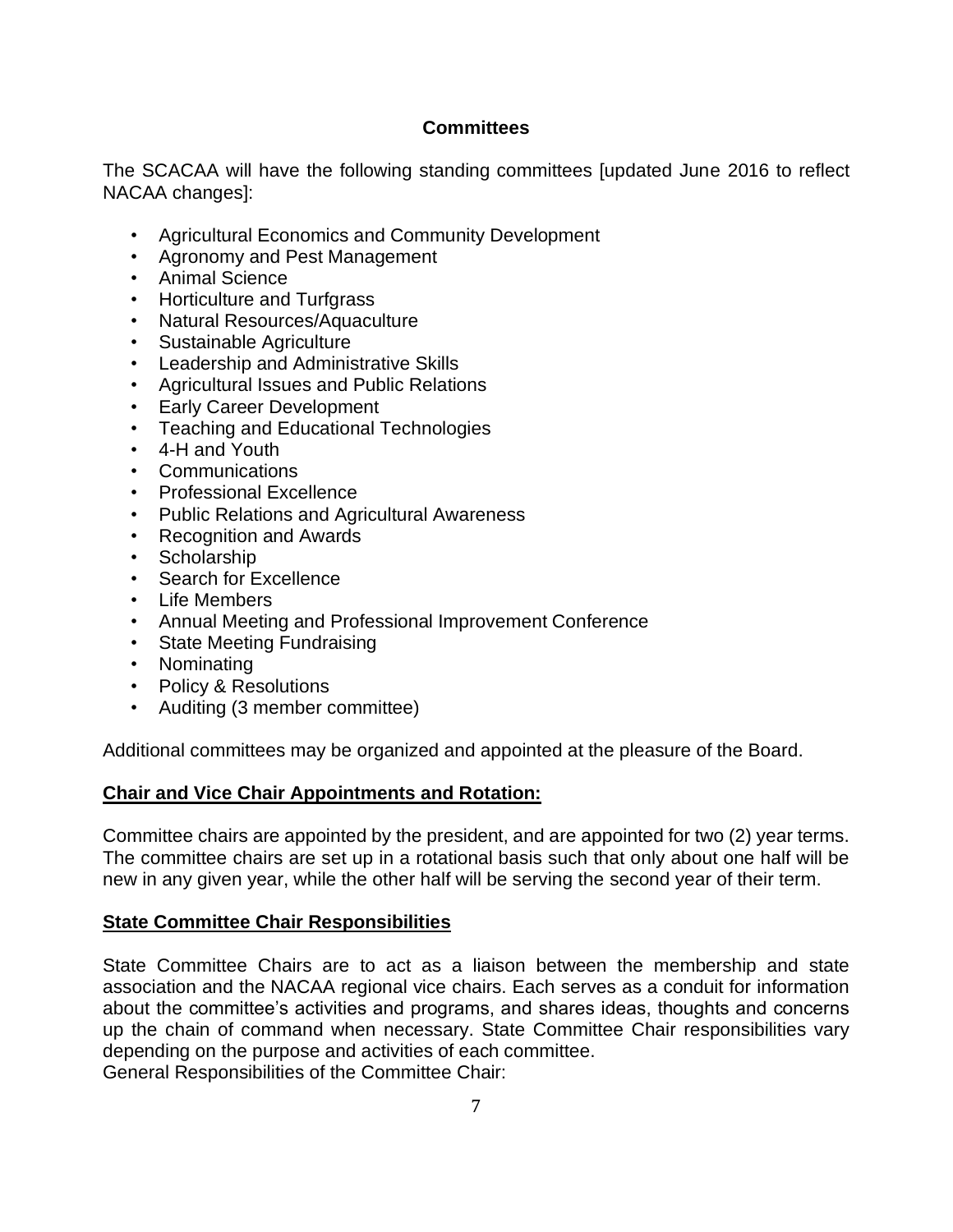- Coordinate the activities of the Committee.
- Provide leadership in raising funds and preparing budgets for committee activities, and handling donor contacts in cooperation with the SCACAA Board.
- Work with committee in establishing communications concerning committee activities.
- Assume responsibility for informing the membership of activities being conducted by the committee by submitting articles and information to the secretary for disbursement to the membership.
- Plan, promote and implement any professional improvement activities such as seminars, workshops, tours, short courses, etc., that the committee develops.
- Participate in and assist with committee activities at the NACAA AM/PIC including professional improvement sessions, committee meetings and special activities such as super seminars or tours.
- Work with committee members to encourage SCACAA members to submit applications for participation as presenters at the NACAA AM/PIC workshops, and assist them in understanding the application process.
- Receive all NACAA committee program applications from members, check the applications for accuracy, and forward them to the regional vice chair for consideration.
- Serve as communication link between the respective NACAA Committee and the state's membership.
- Assist the committee's National Chair and Regional Vice-Chair by promoting activities to state committees and NACAA memberships within the state.
- Assist in the identification of potential sponsors for events and activities and forwarding that information on to the Regional Vice-Chair.
- Assist Regional Vice-Chair in preparation of reports, plan of work, and other tasks as requested.
- Assist the National Chair or Regional Vice-Chair in planning and conducting professional improvement activities when called upon.
- Promote the flow of ideas for from the state's membership to the national level by requesting input from state NACAA members and channeling such information and ideas to the National Chair through the Regional Vice-Chair.
- Keep the Regional Vice-Chair informed of state activities relating to programs being conducted within the state that might have national applications or benefit NACAA members.

# **For a complete listing of committee and committee chair responsibilities please review the NACAA Committee Members Handbook at nacaa.com.**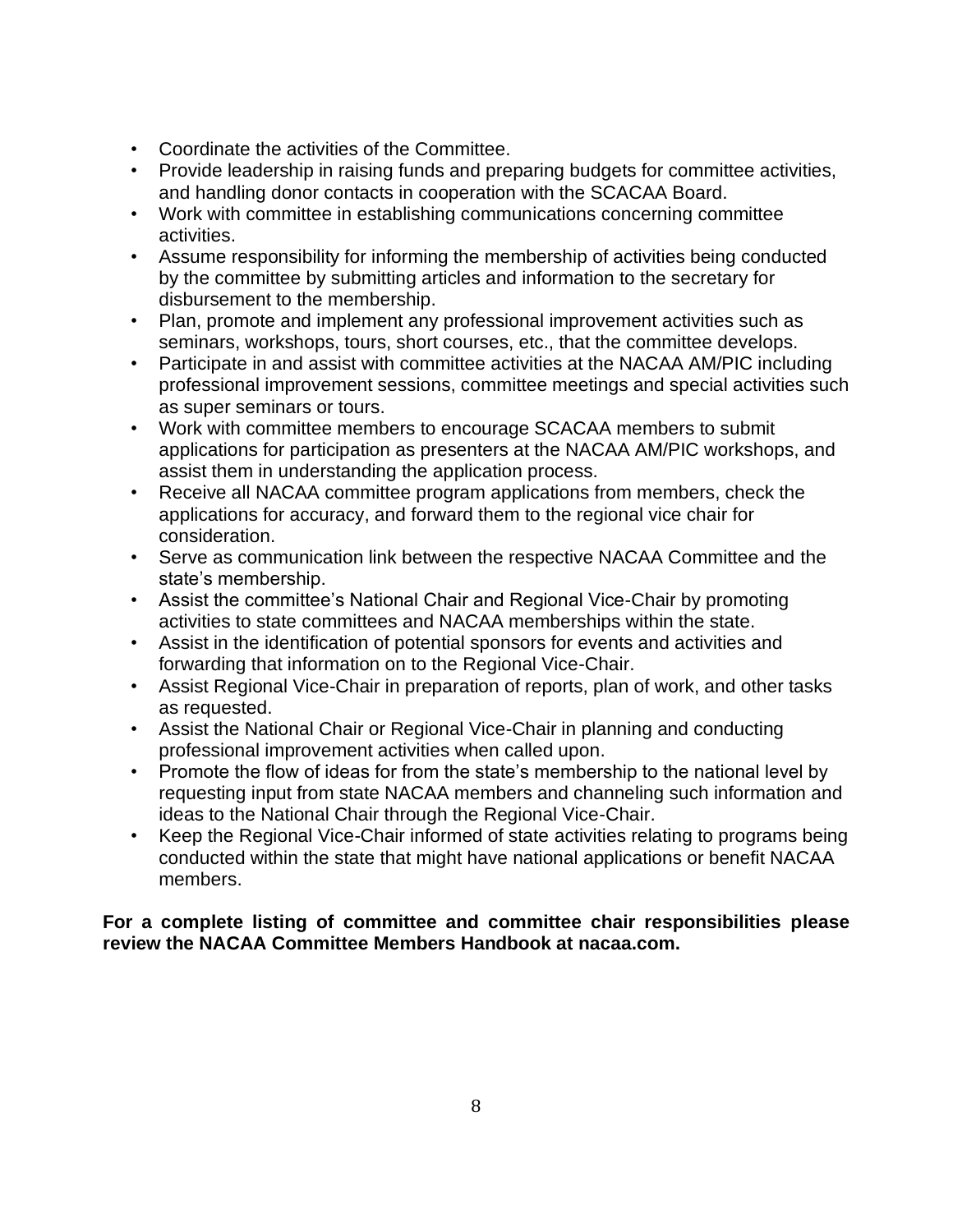# **Committee Chair Awards Responsibilities:**

The Committee Chairs listed below are charged with submission and/or approval of submission of the following awards to the Regional or National Committee Chair as directed by NACAA Award Guidelines. **Each Chair is responsible for checking with the Regional or National Chair (depending on award) and/or visiting the appropriate section of the NACAA website to verify entries submitted by SCACAA members, since no email notification is sent for many of these awards submissions**:

- Recognitions and Awards **Achievement Award, Distinguished Service Award**
- Search for Excellence **Environmental Quality, Forestry and Natural Resources** SFE, Crop Production SFE, Consumer or Commercial Horticulture SFE, Farm and Ranch Financial Management SFE, Livestock Production SFE, Young, Beginning, or Small Farmers/Ranchers SFE, Sustainable Agriculture Recognition Program SFE, Excellence in 4-H and Youth Development SFE
- Public Relations **Agricultural Awareness and Appreciation Award**
- Communications Awards Audio Recordings, Published Phot and Caption, Computer Generated Graphics Presentation with Script, Program Promotional Piece, Personal Column, Feature Story, Newsletter, Individual, Newsletter, Team, Video Recordings, Fact Sheet, Publication, Website/Online Content, Learning Module/Notebook, Bound Book
- Professional Excellence Poster Session

The following State awards are not supported at the national level and therefore are not submitted to NACAA, but are the responsibility of the following Committee Chairs:

Recognitions and Awards **Certificate** of Merit, Friend of Extension, Media, Outstanding Pesticide Training Coordinator

#### **Committee Responsibilities and Duties:**

The responsibilities and duties of each NACAA-associated committee are as follows: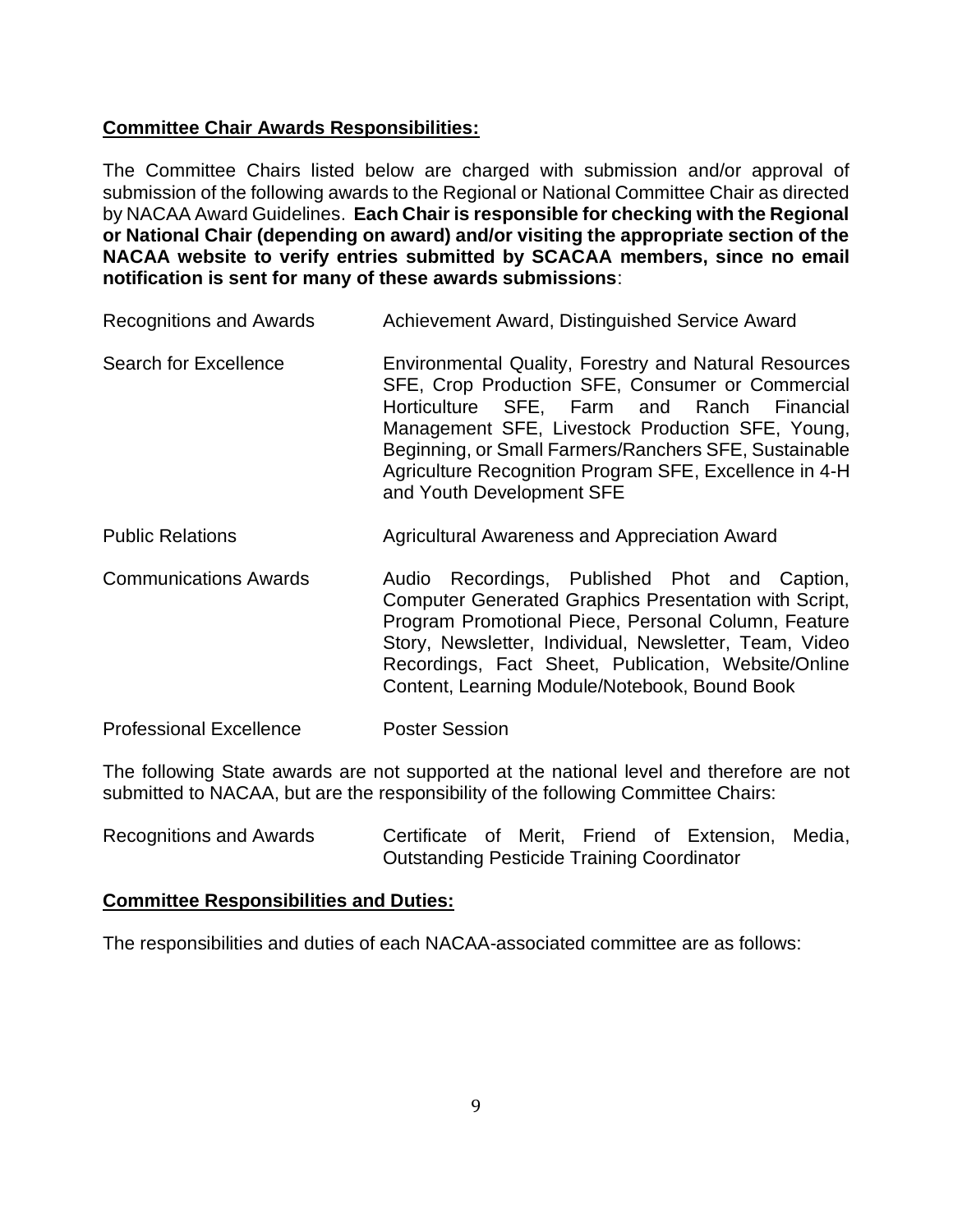### **Agricultural Economics and Community Development**

The Agricultural Economics and Community Development Committee is charged with the responsibility of providing professional improvement opportunities for members with responsibilities in this area. This includes the development of professional improvement opportunities, securing resources to fund these activities, and promoting these activities to members. Professional improvement program ideas should come from the total SCACAA membership to this committee through the state chair. As ideas for professional improvement are brought to the Agricultural Economics Committee, it will be the responsibility of the committee to determine if the idea for professional improvement is feasible, and, if so, then determine what course should be taken to offer this opportunity to members.

• Participate in and assist with Committee activities at the NACAA AM/PIC including

professional improvement sessions, committee meetings and special activities such as super seminars or tours.

• Serve as communication link between the NACAA Agricultural Economics and Community Development Committee and the states membership.

• Assist the Agricultural Economics and Community Development Committee National Chair and Regional Vice-Chair by promoting activities to state committees and NACAA memberships within the state.

• Assist in the identification of potential sponsors for events and activities and forwarding that information on to the Regional Vice-Chair.

• Assist Regional Vice-Chair in preparation of reports, plan of work, and other tasks as requested.

• Assist the National Chair or Regional Vice-Chair in planning and conducting professional improvement activities when called upon.

• Promote the flow of ideas for the Agricultural Economics and Community Development Committee from states membership to the national level by requesting input from state NACAA members and channeling such information and ideas to the National Chair through the Regional Vice-Chair.

• Keep the Regional Vice-Chair informed of state activities relating to Agricultural Economics and Community Development programs being conducted within the state that might have national applications or benefit NACAA members.

# **Agronomy and Pest Management**

The Agronomy/Pest Management Committee is charged with the responsibility of providing professional improvement opportunities for members with responsibilities in this area. This includes the development of professional improvement opportunities, securing resources to fund these activities, and promoting these activities to members. Professional improvement program ideas should come from the total SCACAA membership to this committee through the state chair. As ideas for professional improvement are brought to the Agronomy/Pest Management Committee, it will be the responsibility of the committee to determine if the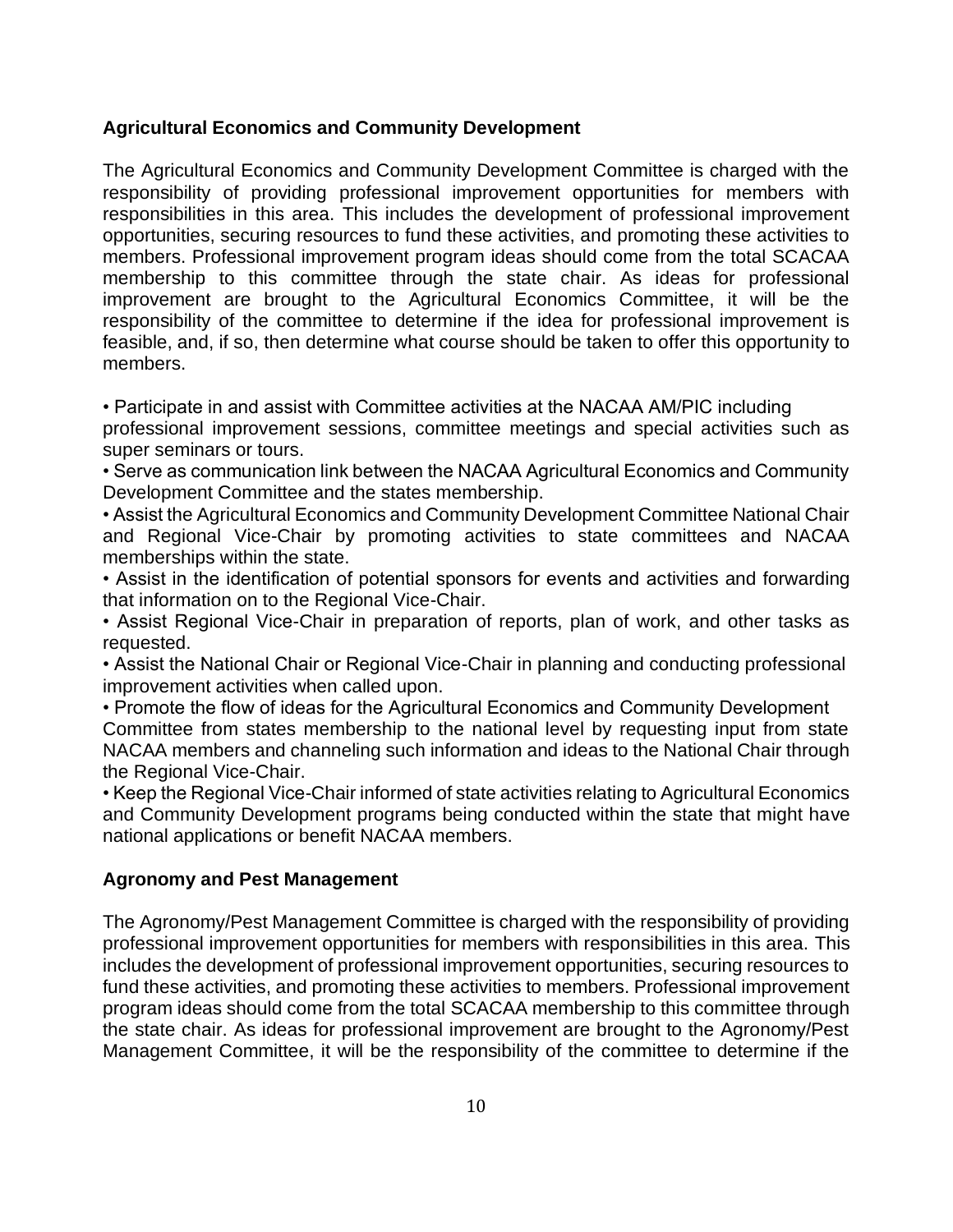idea for professional improvement is feasible, and, if so, determine what course should be taken to offer this opportunity to members.

• Participate in and assist with the Agronomy/Pest Management Committee activities at the NACAA AM/PIC.

• Serve as communication link between the NACAA Agronomy/Pest Management Committee and the states membership.

• Assist the Agronomy/Pest Management Committee National Chair and Regional Vice-Chair by promoting activities to state committees and NACAA memberships within the state.

• Assist in the identification of potential sponsors for events and activities and forwarding that information on to the Regional Vice-Chair.

• Assist Agronomy/Pest Management Regional Vice-Chair in preparation of reports, plan of work, and other tasks as requested.

• Assist the National Chair or Regional Vice-Chair in planning and conducting professional improvement activities when called upon.

• Promote the flow of ideas for the Agronomy/Pest Management Committee from states membership to the national level by requesting input from state NACAA members and channeling such information and ideas to the National Chair through the Regional Vice-Chair.

• Keep the Regional Vice-Chair informed of state activities relating to Agronomy/Pest Management programs being conducted within the state that might have national applications or benefit NACAA members.

# **Animal Science**

The Animal Science committee is charged with the responsibility of providing professional improvement opportunities for members with responsibilities in this area. This includes the development of professional improvement opportunities, securing resources to fund these activities, and promoting these activities to members. Professional improvement program ideas should come from the entire SCACAA membership to this committee through the state chair. As ideas for professional improvement are brought to the Animal Science committee, it will be the responsibility of the committee to determine if the idea for professional improvement is feasible and, if so, determine what course should be taken to offer this opportunity to members.

• Participate in and assist with the Animal Science Committee activities at the NACAA AM/PIC.

• Serve as communication link between the NACAA Animal Science Committee and the states membership.

• Assist the Animal Science Committee National Chair and Regional Vice-Chair by promoting activities to state committees and NACAA memberships within the state.

• Assist in the identification of potential sponsors for events and activities and forwarding that information on to the Regional Vice-Chair.

• Assist Animal Science Regional Vice-Chair in preparation of reports, plan of work, and other tasks as requested.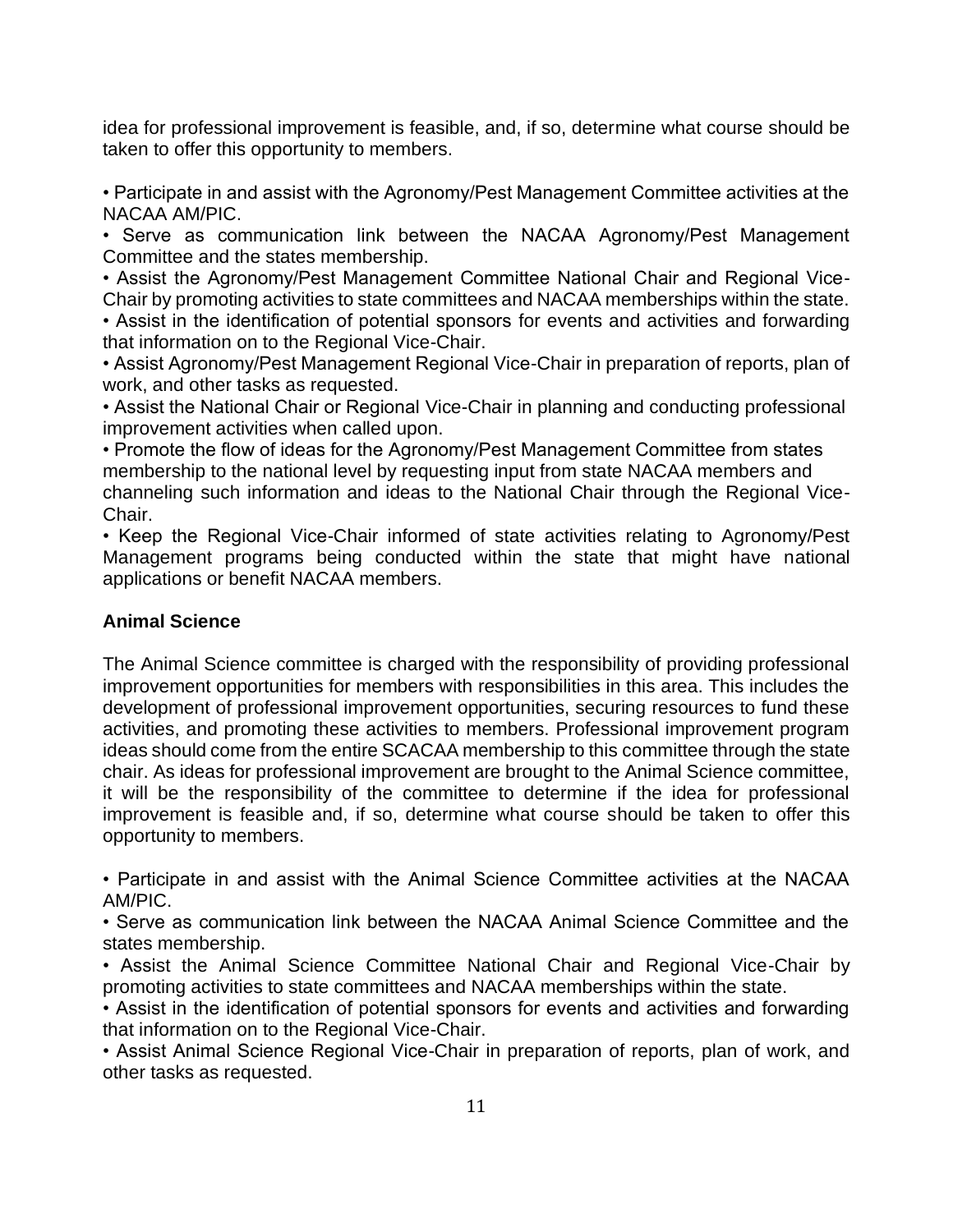• Assist the National Chair or Regional Vice-Chair in planning and conducting professional improvement activities when called upon.

• Promote the flow of ideas for the Animal Science Committee from states membership to the national level by requesting input from state NACAA members and channeling such information and ideas to the National Chair through the Regional Vice-Chair.

• Keep the Regional Vice-Chair informed of state activities relating to Animal Science programs being conducted within the state that might have national applications or benefit NACAA members.

### **Horticulture and Turfgrass**

The Horticulture and Turfgrass committee is charged with the responsibility of providing professional improvement opportunities for members with responsibilities in this area. This includes the development of professional improvement opportunities, securing resources to fund these activities, and promoting these activities to members. Professional improvement program ideas should come from the entire SCACAA membership to this committee through the state chair. As ideas for professional improvement are brought to the Horticulture and Turfgrass committee, it will be the responsibility of the committee to determine if the idea for professional improvement is feasible and, if so, determine what course should be taken to offer this opportunity to members.

• Participate in and assist with the Horticulture and Turfgrass Committee activities at the NACAA AM/PIC.

• Serve as communication link between the NACAA Horticulture and Turfgrass Committee and the states membership.

• Assist the Horticulture and Turfgrass Committee National Chair and Regional Vice-Chair by promoting activities to state committees and NACAA memberships within the state.

• Assist in the identification of potential sponsors for events and activities and forwarding that information on to the Regional Vice-Chair.

• Assist Regional Vice-Chair in preparation of reports, plan of work, and other tasks as requested.

• Assist the National Chair or Regional Vice-Chair in planning and conducting professional improvement activities when called upon.

• Promote the flow of ideas for the Horticulture and Turfgrass Committee from states membership to the national level by requesting input from state NACAA members and channeling such information and ideas to the National Chair through the Regional Vice-Chair.

• Keep the Regional Vice-Chair informed of state activities relating to Horticulture and Turfgrass programs being conducted within the state that might have national applications or benefit NACAA members.

#### **Natural Resources/Aquaculture**

The Natural Resources/Aquaculture committee is charged with the responsibility of providing professional improvement opportunities for members with responsibilities in this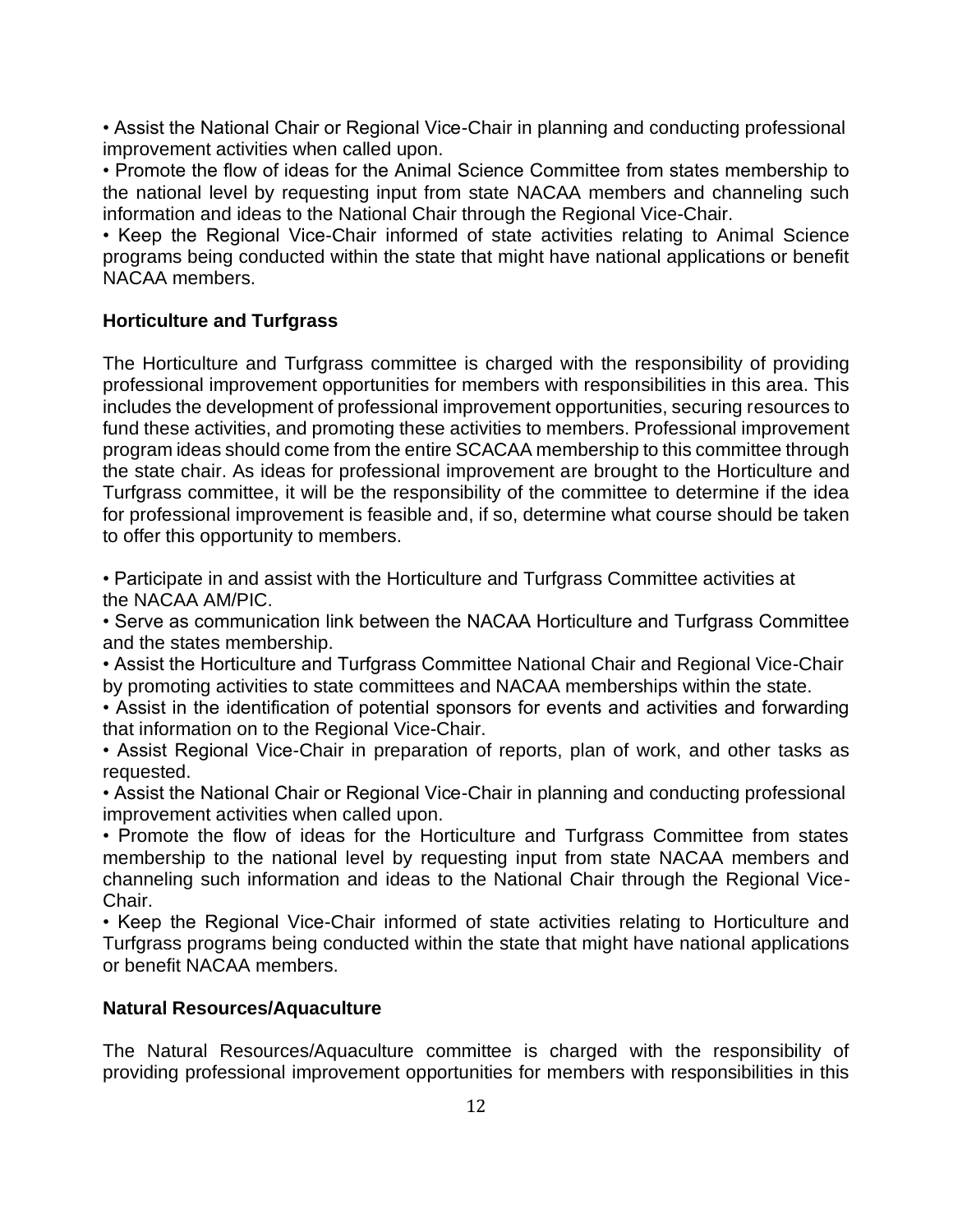area. This includes the development of professional improvement opportunities, securing resources to fund these activities, and promoting these activities to members. Professional improvement program ideas should come from the entire SCACAA membership to this committee through the state chair. As ideas for professional improvement are brought to the Natural Resources/Aquaculture committee, it will be the responsibility of the committee to determine if the idea for professional improvement is feasible and, if so, determine what course should be taken to offer this opportunity to members.

• Participate in and assist with the Natural Resource/ Aquaculture Committee activities at the NACAA AM/PIC.

• Serve as communication link between the NACAA Natural Resources/ Aquaculture Committee and the states membership.

• Assist the Natural Resources/ Aquaculture Committee National Chair and Regional Vice-Chair by promoting activities to state committees and NACAA memberships within the state.

• Assist in the identification of potential sponsors for events and activities and forwarding that information on to the Regional Vice-Chair.

• Assist Committee Regional Vice-Chair in preparation of reports, plan of work, and other tasks as requested.

• Assist the National Chair or Regional Vice-Chair in planning and conducting professional improvement activities when called upon.

• Promote the flow of ideas for the committee from states' membership to the national level by requesting input from state NACAA members and channeling such information and ideas to the National Chair through the Regional Vice-Chair.

• Keep the Regional Vice-Chair informed of state activities relating to Natural Resources/ Aquaculture programs being conducted within the state that might have national applications or benefit NACAA members.

# **Sustainable Agriculture**

The Sustainable Agriculture Committee is charged with the responsibility of providing professional improvement opportunities for members with responsibilities in this area. This includes the development of professional improvement opportunities, securing resources to fund these activities, and promoting these activities to members. Professional improvement program ideas should come from the total SCACAA membership to this committee through the state chair. As ideas for professional improvement are brought to the Sustainable Agriculture Committee, it will be the responsibility of the committee to determine if the idea for professional improvement is feasible and, if so, determine what course should be taken to offer this opportunity to members.

• Participate in and assist with the Sustainable Agriculture Committee activities at the NACAA AM/PIC.

• Serve as communication link between the NACAA Sustainable Agriculture Committee and the states membership.

• Assist the Sustainable Agriculture Committee National Chair and Regional Vice-Chair by promoting activities to state committees and NACAA memberships within the state.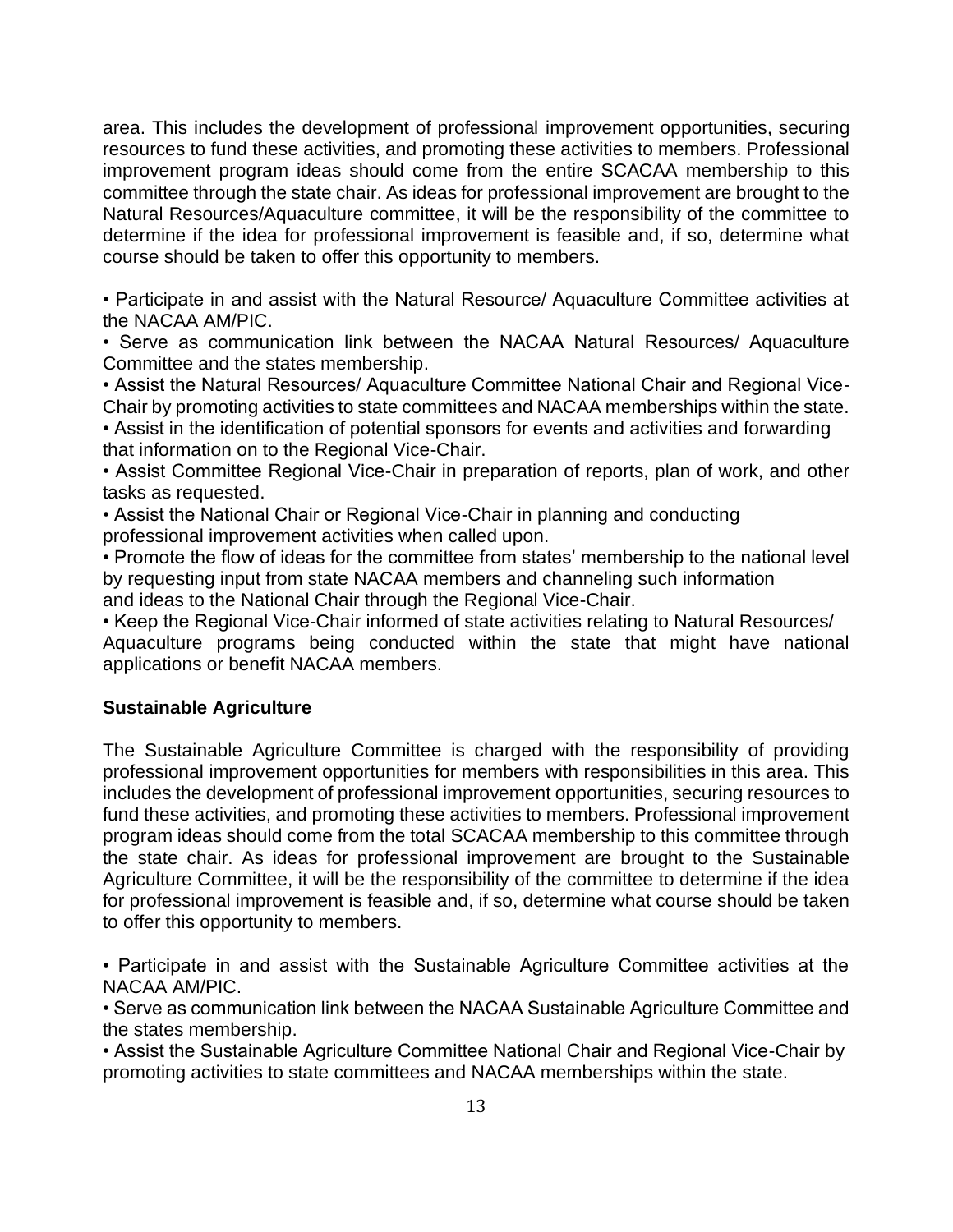• Assist in the identification of potential sponsors for events and activities and forwarding that information on to the Regional Vice-Chair.

• Assist Sustainable Agriculture Regional Vice-Chair in preparation of reports, plan of work, and other tasks as requested.

• Assist the National Chair or Regional Vice-Chair in planning and conducting professional improvement activities when called upon.

• Promote the flow of ideas for the Sustainable Agriculture Committee from states membership to the national level by requesting input from state NACAA members and channeling such information and ideas to the National Chair through the Regional Vice-Chair.

• Keep the Regional Vice-Chair informed of state activities relating to Sustainable

Agriculture programs being conducted within the state that might have national applications or benefit NACAA members.

# **Agricultural Issues**

The Agricultural Issues Committee provides educational opportunities that help SCACAA members identify, define and educationally address issues in agriculture that impact the sustainability of agriculture operations in their areas. In addition, it encourages and trains members to carry out high impact public relations projects to enhance appreciation for and an overall understanding of agriculture. This charge includes the development of professional improvement opportunities, securing resources to fund these activities, and promoting these activities to members. Professional improvement program ideas should come from the total SCACAA. As ideas for professional improvement are brought to the Agriculture Issues Committee, it will be the responsibility of the committee to determine if the idea for professional improvement is feasible, and if so, then determine what course should be taken to offer this opportunity to members. The Committee also assists in coordinating the Outstanding Young Farmer (OYF) Program and promotion of the program to the NACAA membership.

• Participate in and assist with the Agricultural Issues Committee activities at the NACAA AM/PIC.

• Serve as communication link between the NACAA Agricultural Issues Committee and the State's membership by promoting activities to State committees and NACAA members within the State.

• Assist in the identification of potential sponsors for events and activities and forward that information on to the Regional Vice-Chair.

• Assist Agricultural Issues Regional Vice-Chair in preparation of reports, plan of work, and other tasks as requested.

• Assist the National Chair or Regional Vice-Chair in planning and conducting professional improvement activities when called upon.

• Promote the flow of ideas for the Agricultural Issues Committee from State's membership to the National level by requesting input from State NACAA members and channeling such information and ideas to the National Chair through the Regional Vice-Chair.

• Keep the Regional Vice-Chair informed of State activities relating to Agricultural Issues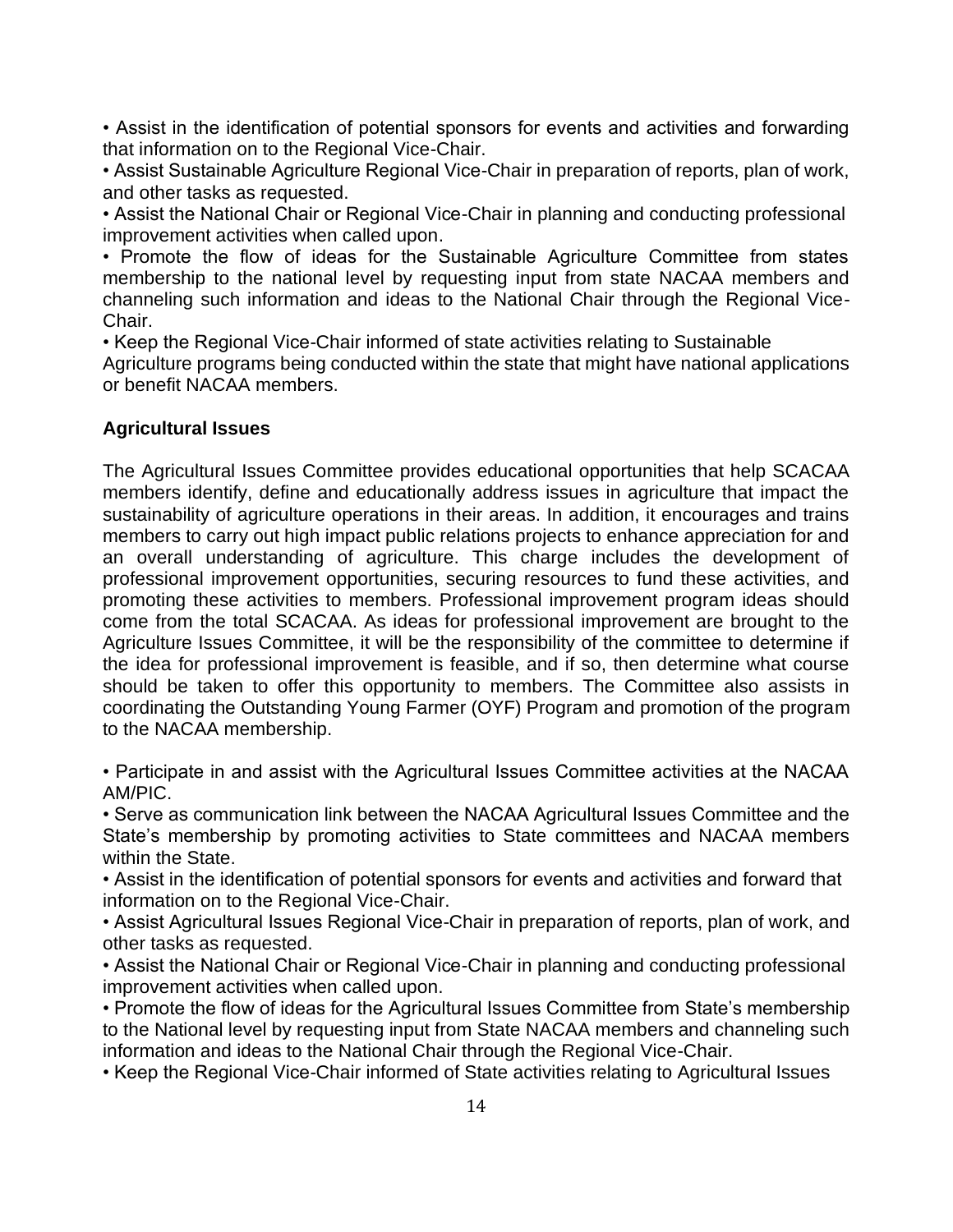programs being conducted within the State that might have National applications or benefit NACAA members.

# **Early Career Development**

The Early Career Development Committee develops professional improvement education programs that will assist members who are early in their career to maximize and successfully complete their Extension education experiences. The Committee will also help train members in management positions, or those who are in other positions that might play a role in mentoring new professionals, to assist those who are new to Extension. This charge also includes the securing of resources to fund these activities and the responsibility to promote these activities to members. Professional improvement program ideas should come from the total SCACAA membership. As ideas for professional improvement are brought to the Early Career Development Committee, it will be the responsibility of the committee to determine if the idea for professional improvement is feasible, and if so, then determine what course should be taken to offer this opportunity to members.

• Participate in and assist with the Early Career Development Committee activities at the NACAA AM/PIC.

▪ Serve as communication link between the NACAA Early Career Development Committee and the State's membership.

**• Assist the Early Career Development Committee National Chair and Regional Vice-Chair** by promoting activities to State committees and NACAA members within the State.

**.** Assist in the identification of potential sponsors for events and activities and forward that information on to the Regional Vice-Chair.

**• Assist Early Career Development Regional Vice-Chair in preparation of reports, plan of** work, and other tasks as requested.

**• Assist the National Chair or Regional Vice-Chair in planning and conducting professional** improvement activities when called upon.

▪ Promote the flow of ideas for the Early Career Development Committee from States membership to the National level by requesting input from State NACAA members and channeling such information and ideas to the National Chair through the Regional Vice-Chair.

**• Keep the Regional Vice-Chair informed of State activities relating to Early Career** Development being conducted within the State that might have National applications or benefit NACAA members.

#### **Leadership and Administrative Skills Development**

The Administrative Skills Committee strives to improve and enhance the administrative skills of all NACAA members regardless of the degree of administrative responsibility. Possible areas of focus could include working with State legislators and other local government officials, general office administration, budgetary skills, personnel management and evaluation, administering volunteers, developing position descriptions and grant writing. This charge includes the development of professional improvement opportunities, securing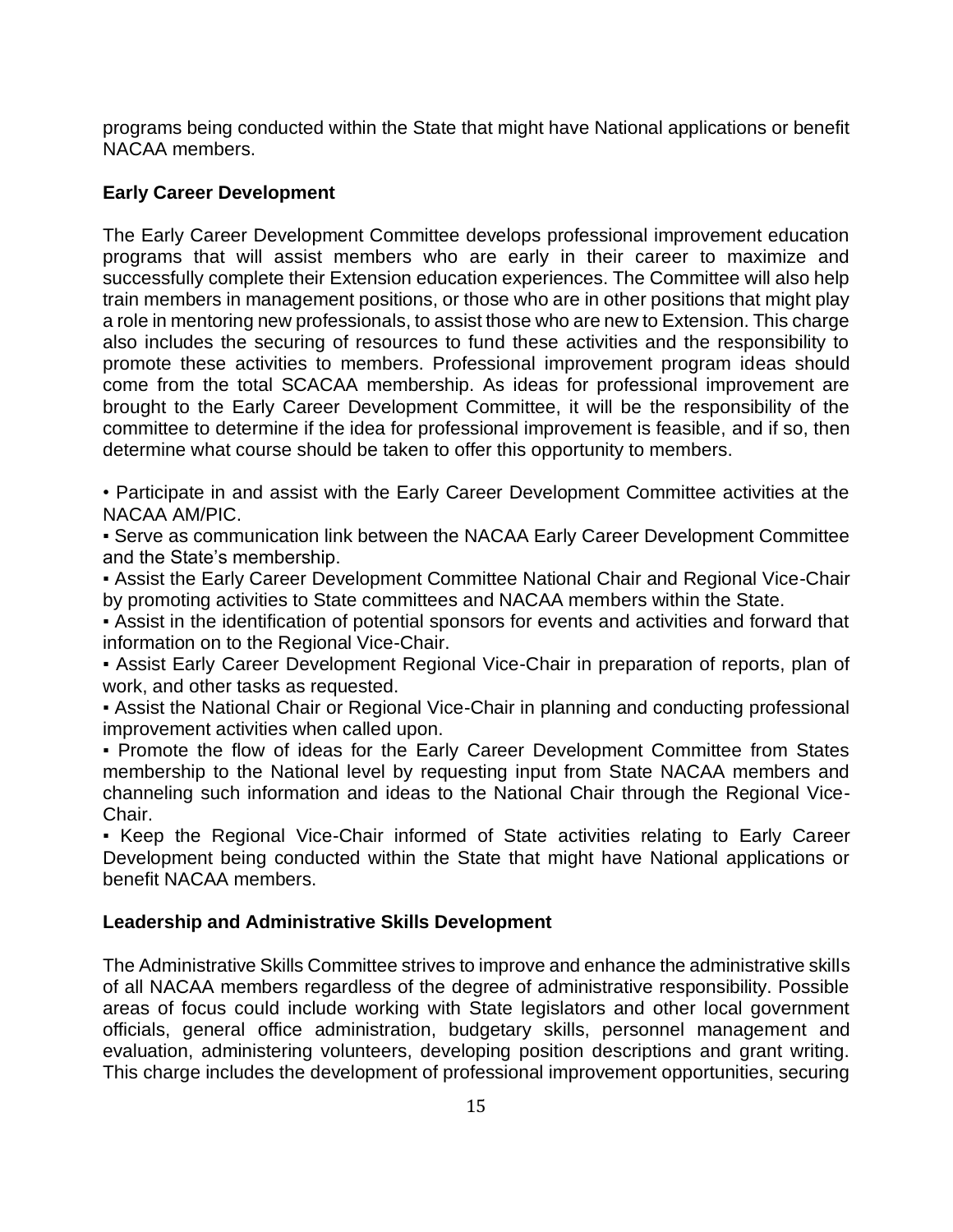resources to fund these activities, and promoting these activities to members. Professional improvement program ideas should come from the total SCACAA membership. As ideas for professional improvement are brought to the Administrative Skills Committee, it will be the responsibility of the committee to determine if the idea for professional improvement is feasible, and if so, then determine what course should be taken to offer this opportunity to members.

• Participate in and assist with the Leadership and Administrative Skills Committee activities at the NACAA AM/PIC.

• Serve as communication link between the NACAA Leadership and Administrative Skills Committee and the State's membership.

• Assist the Leadership and Administrative Skills Committee National Chair and Regional Vice- Chair by promoting activities to State committees and NACAA members within the State.

• Assist in the identification of potential sponsors for events and activities and forward that information on to the Regional Vice-Chair.

• Assist Leadership and Administrative Skills Committee Regional Vice-Chair in preparation of reports, plan of work, and other tasks as requested.

• Assist the National Chair or Regional Vice-Chair in planning and conducting professional improvement activities when called upon.

• Promote the flow of ideas for the Leadership and Administrative Skills Committee from States membership to the National level by requesting input from State NACAA members and channeling such information and ideas to the National Chair through the Regional Vice-Chair.

• Keep the Regional Vice-Chair informed of State activities relating to Leadership and Administrative Skills programs being conducted within the State that might have National applications or benefit NACAA members.

# **Teaching and Educational Technologies**

The Teaching and Educational Technologies Committee focuses on the development of programs to assist members in learning non-traditional Extension education skills. Possible areas of focus could include electronic multi-media skills, computer networking, compressed video, electronic communications, distance education, and traditional teaching skills. This charge includes the development of professional improvement opportunities, securing resources to fund these activities, and promoting these activities to members. Professional improvement program ideas should come from the total SCACAA membership. As ideas for professional improvement are brought to the Teaching and Educational Technologies Committee, it will be the responsibility of the committee to determine if the idea for professional improvement is feasible, and if so, then determine what course should be taken to offer this opportunity to members.

• Participate in and assist with the Teaching and Educational Technologies Committee activities at the NACAA AM/PIC.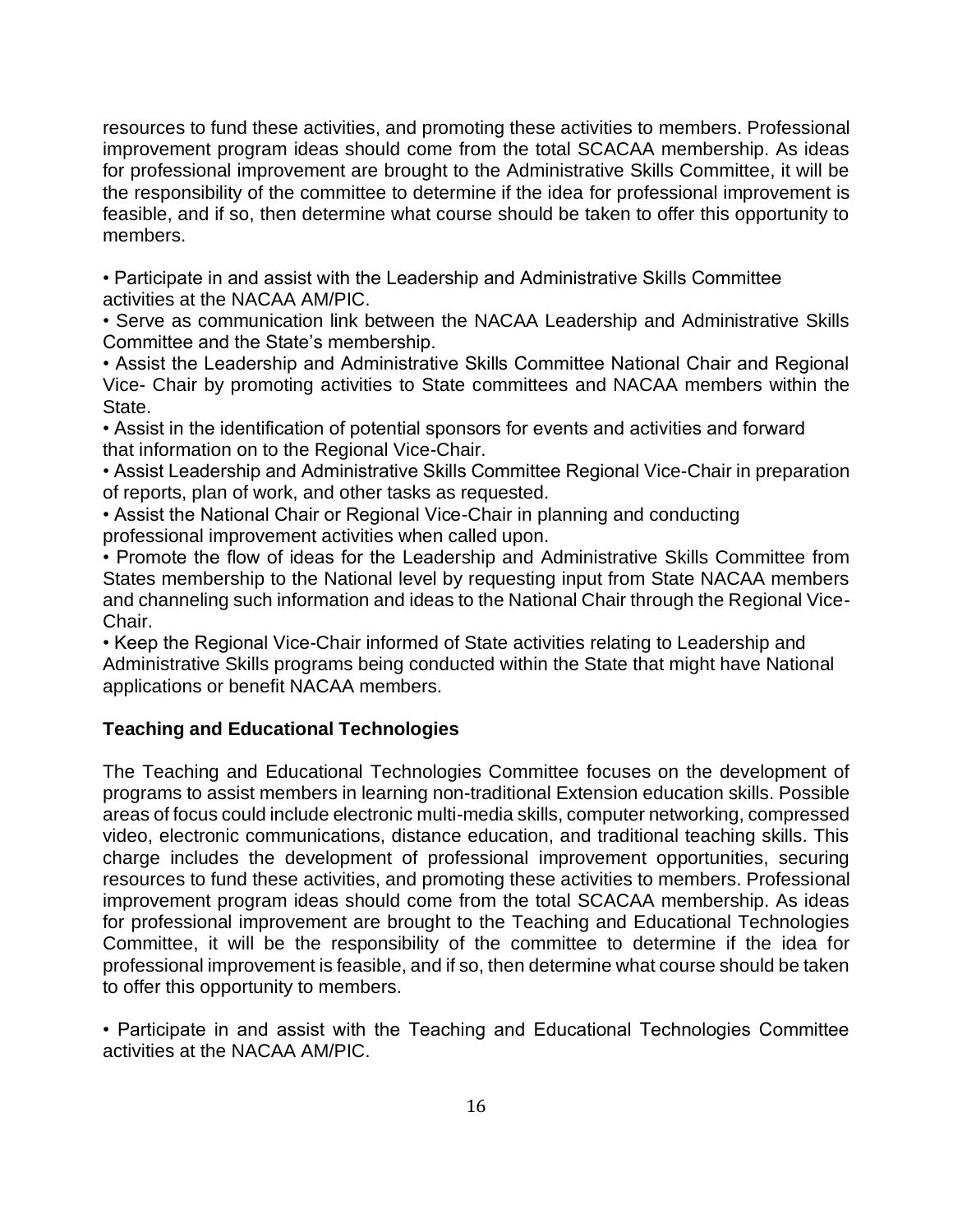• Serve as communication link between the NACAA Teaching and Educational Technologies Committee and the State's membership.

• Assist the Teaching and Educational Technologies Committee National Chair and Regional Vice- Chair by promoting activities to State committees and NACAA members within the State.

• Assist in the identification of potential sponsors for events and activities and forwarding that information on to the Regional Vice-Chair.

• Assist Teaching and Educational Technologies Regional Vice-Chair in preparation of reports, plan of work, and other tasks as requested.

• Assist the National Chair or Regional Vice-Chair in planning and conducting professional improvement activities when called upon.

• Promote the flow of ideas for the Teaching and Educational Technologies Committee from State membership to the National level by requesting input from State NACAA members and channeling such information and ideas to the National Chair through the Regional Vice-Chair.

• Keep the Regional Vice-Chair informed of State activities relating to Teaching and Educational Technologies programs being conducted within the State that might have National applications or benefit NACAA members.

# **Communications**

The objective of the Communications committee is to enhance the communication skills and knowledge of the County Agent/Educator through promotion, training, and recognition efforts. The committee will conduct the Communications Award Program, working closely with its sponsors and supporters, to sharpen communication skills, encouraging interest, and sharing ideas with other Extension workers.

SCACAA and NACAA members can apply to 14 communication award categories. Each communication category is listed in the Special Edition issue of The County Agent magazine and on the NACAA website (nacaa.com).

Beyond the general responsibilities, the state chair's duties include:

- Conduct the state communications recognition program to recognize effective communications skills and technology use by state members.
- Promote the cooperation with all media to serve as an outlet for Extension information.
- Receive entries in all award categories
- Assemble a team of judges who will select the top three entries in each category
- Forward the winning entry in a timely manner (no more than three weeks after the entry deadline) to the regional communications vice-chair.
- Work closely with the regional communications vice-chair and the state recognition chair to carry out the goals and guidelines and provide leadership as set by the National Association of County Agricultural Agents Program Recognition Council.
- Enhance the communication skills and knowledge of the County Agent through promotion, training, and recognition efforts.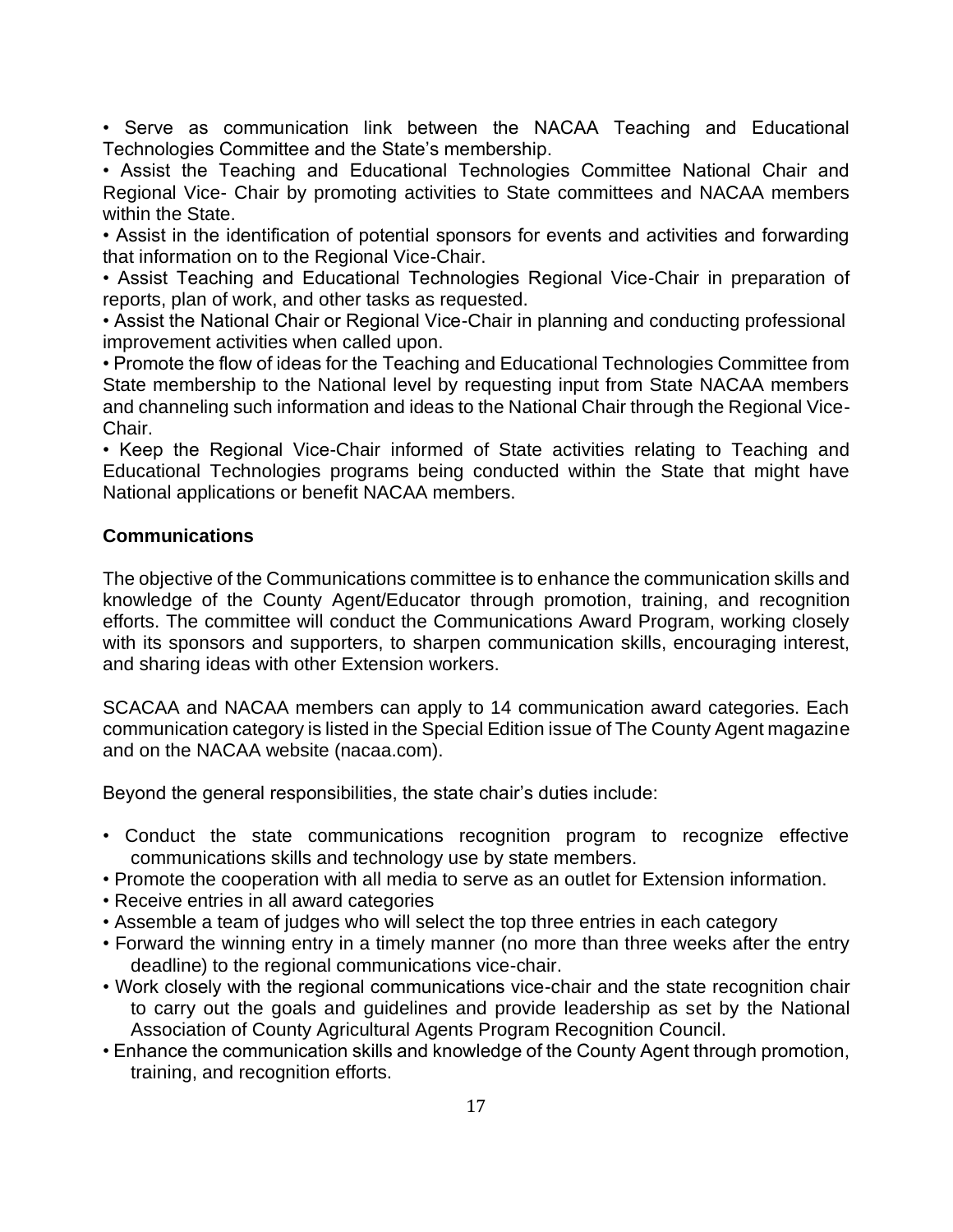- Work closely with state sponsors and supporters, as means of sharpening communication skills, encouraging interest, and sharing ideas with other Extension Staff.
- Recommend educational programs to the state president that will improve or train members in communication skills and/or better use of communication technology.
- Promote cooperation and collaboration with printed and electronic media to Extension
- Provide leadership to the state communications award programs.

### **Search for Excellence**

The objectives of the Search for Excellence Committee will be to promote and recognize quality program efforts of NACAA members, and to design methods of transferring such excellence in programming to other County Agents across the United States.

This committee will conduct recognition programs in program development, implementation and evaluation by NACAA members, including:

- Search for Excellence in 4-H and Youth
- Search for Excellence in Consumer or Commercial Horticulture
- Search for Excellence in Crop Production Program
- Search for Excellence in Livestock Production Program
- Search for Excellence in Farm and Ranch Financial Management Program
- Search for Excellence in Forestry and Natural Resources
- Search for Excellence For Young, Beginning or Small Farmers/Ranchers
- Search for Excellence in Sustainable Agriculture Recognition Program

Beyond the general responsibilities, the state chair's duties include:

- Encourage and recruit agents to apply for awards.
- Conduct state judging of Search for Excellence Programs within two weeks of the date listed in the Awards Edition of The County Agent as due date to State.
- See that all members of your state association receive information on SFE Award Programs, including but not limited to: Livestock Production, Crop Production, Farm & Ranch Financial Management, Environmental Quality & Natural Resources, Young, Beginning or Small Farmers/Ranchers, & Farm Health & Safety.
- Encourage and recruit agents to apply for awards.
- Conduct state judging of SFE Programs within two weeks of the date listed in the Awards Edition of The County Agent as due date to State Committee Chair.
- Notify State Winner of their winning entry. Encourage them to send a thank you (paper note or electronic message) to the sponsor of their awards program.
- Send State Winners in each of the awards programs to your regional Vice-Chair listed in the magazine prior to April.
- Include a list of all entries you received by name and program area.
- Encourage Search for Excellence Award winners to attend the NACAA AM/PIC to receive their awards.
- Participate in the SFE Committee Workshop during the NACAA AM/PIC.
- Make contact with potential sponsors through local representatives.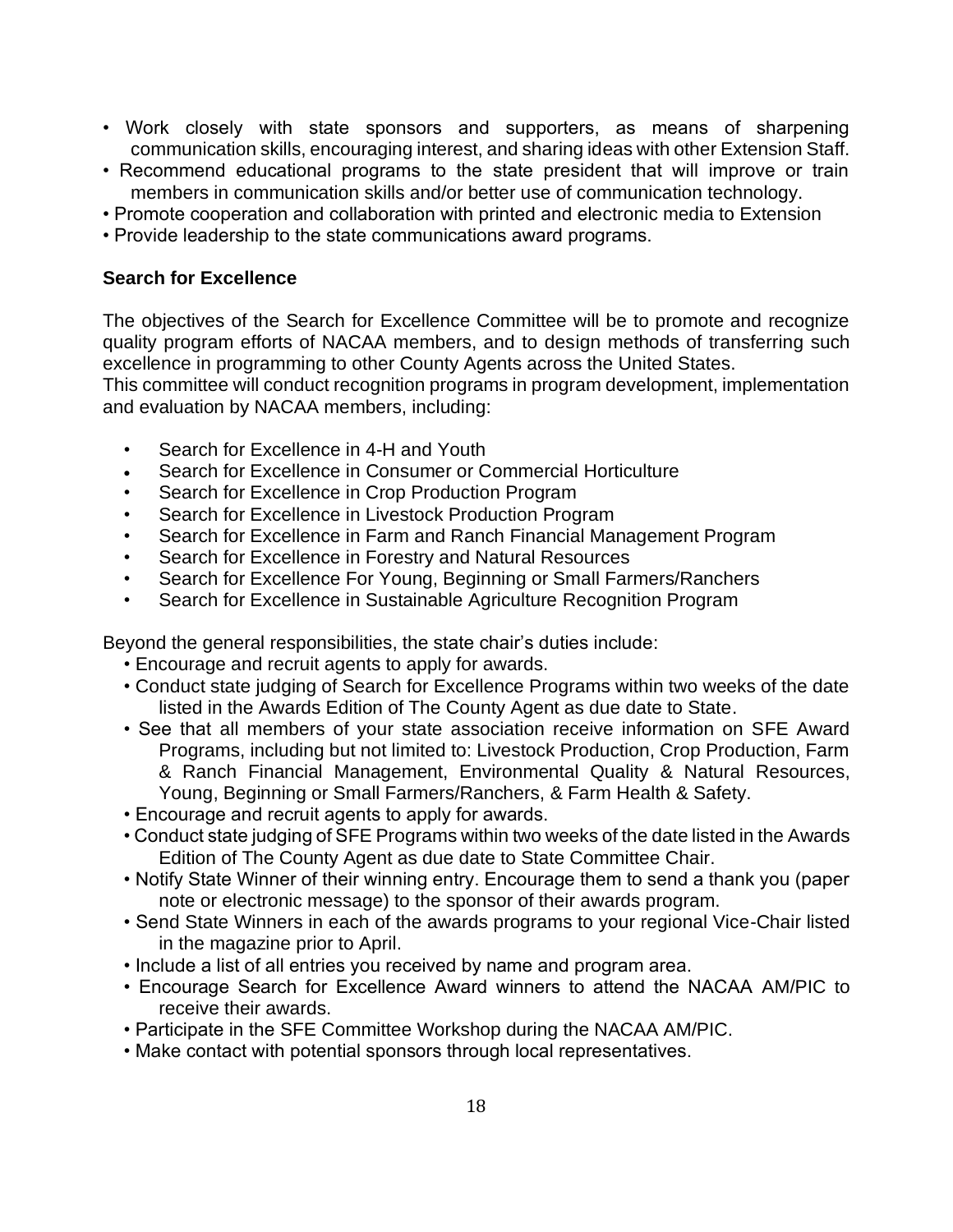# **4-H and Youth**

The 4-H and Youth Committee is charged with the responsibility of providing professional improvement opportunities for members in this area. This includes the development of professional improvement opportunities, securing resources to fund these activities, and promoting these activities to members. As ideas for professional improvement are brought to the 4-H and Youth Committee, it will be the responsibility of the committee to determine if the idea for professional improvement is feasible, and if so, determine what course should be taken to offer this opportunity to members.

• Participate in and assist with the 4-H and Youth Committee activities at the NACAA AM/PIC.

• Serve as communication link between the NACAA 4-H and Youth Committee and the states membership.

• Assist the 4-H and Youth Committee National Chair and Regional Vice-Chair by promoting activities to

state committees and NACAA memberships within the state.

• Assist in the identification of potential sponsors for events and activities and forwarding that information on to the Regional Vice-Chair.

• Assist Regional Vice-Chair in preparation of reports, plan of work, and other tasks as requested.

• Assist the National Chair or Regional Vice-Chair in planning and conducting professional improvement activities when called upon.

• Promote the flow of ideas for the 4-H and Youth Committee from states membership to the national level by requesting input from state NACAA members and channeling such information and ideas to the National Chair through the Regional Vice-Chair.

• Keep the Regional Vice-Chair informed of state activities relating to 4-H and Youth programs being conducted within the state that might have national applications or benefit NACAA members.

The objective of the 4-H and Youth committee is to enhance the 4-H program efforts of SCACAA members by developing and promoting 4-H and Youth professional improvement opportunities for SCACAA members through:

- The SCACAA annual meeting, in cooperation with the SCACAA President
- The SCACAA President's newsletter
- Conduct of the Excellence in 4-H and Youth Development Recognition Award Program (sponsored by NACAA)
- Other activities at the President's request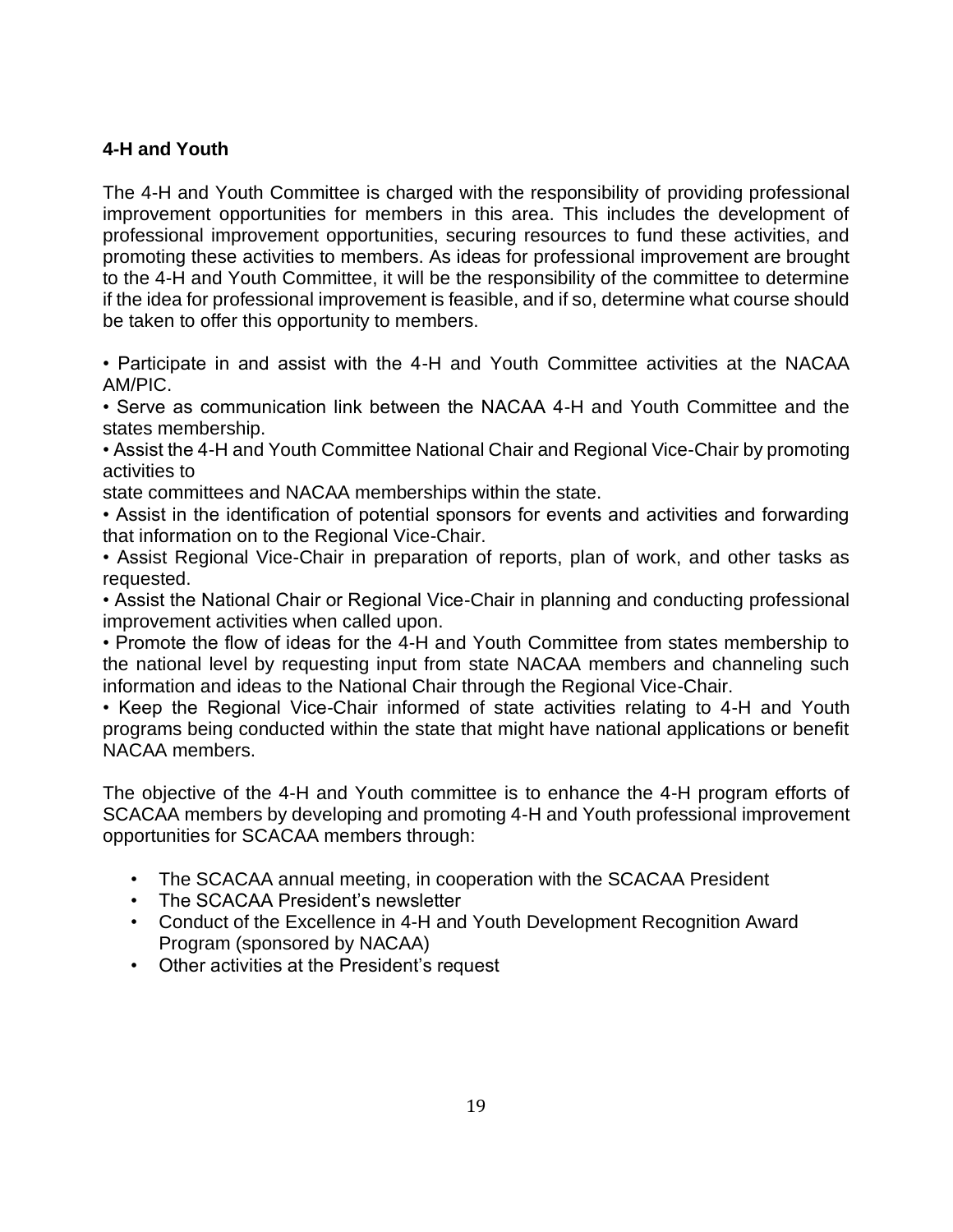# **Professional Excellence**

The objective of the Professional Excellence Committee will be to showcase excellence in program efforts of NACAA members. This will be done by giving them the opportunity to present posters and abstract papers at the NACAA Annual Meeting/Professional Improvement Conference. Another objective to this committee is to assist members with career promotion and performance evaluation. If the member has distinguished himself/herself by becoming a national finalist in an award program, an abstract of their award-winning program will be published. All abstracts from accepted poster session entrants will be published as well. The abstract will be published in the Annual Meeting Proceedings and other methods deemed useful.

Beyond the general responsibilities, the state chair's duties include:

• Collect abstracts from poster session entrants and forward them to the regional vice chair for consideration for the NACAA AM/PIC poster session

• Reviews submitted abstracts from poster session entrants for completeness and publish them as a supplement to the AM/PIC proceedings.

- Recruit judges to select posters for awards.
- Work with AM/PIC committee regarding poster session placement and logistics.

• Provide information to general membership on poster preparation, writing abstracts, judging, and the online poster abstract submission process.

• Implement methods for NACAA to be a catalyst and vehicle for its members to use for publishing and presenting papers at annual meetings.

- Encourage and recruit state members to submit posters for the Poster Session
- Provide NACAA guidelines for poster preparation and judging to state members.
- Provide information to state membership on poster preparation and writing abstracts.
- Guide state membership on NACAA website poster application process.

# **Public Relations & Agricultural Awareness**

It is the responsibility of all members of the SCACAA to promote good public relations. However, it is the responsibility of the Public Relations & Agricultural Awareness committee to assume a leadership role in developing suggestions for improving the public image of the Cooperative Extension Service and of the County Agent.

In order to accomplish this, the Public Relations committee will implement a system whereby all SCACAA award recipients receive recognition in their home community media and acknowledgment to advisory committees and supervisors. Recipients are to include elected officers and directors, DSA and AA recipients, and professional improvement programs awards winners. The committee will work with the chairs of the appropriate committees for implementation and maintenance of this system.

This committee also conducts the Agriculture Awareness and Appreciation Award program.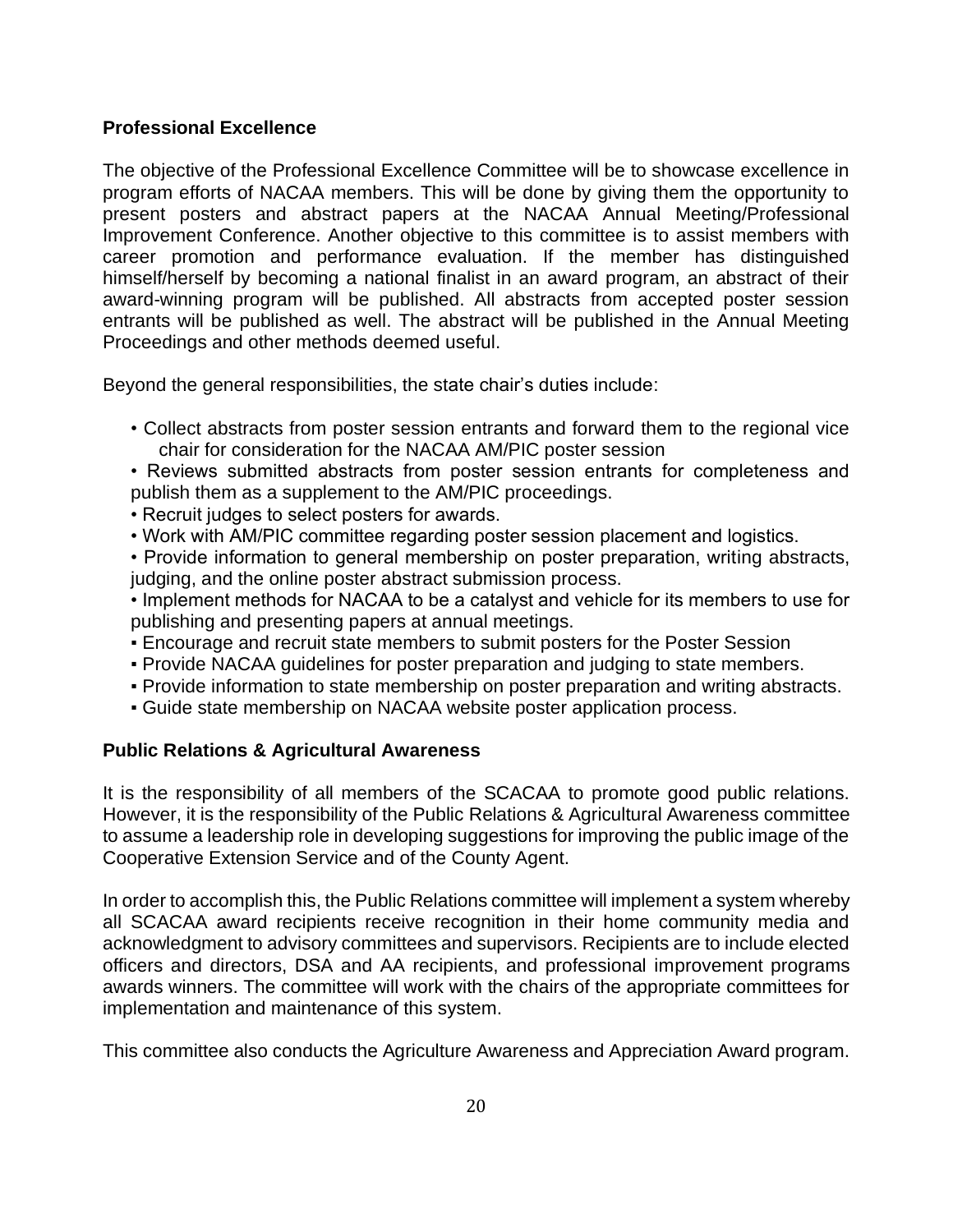Beyond the general responsibilities, the state chair's duties include:

- Encourage participation in Public Relations Program within state membership. Be informed about the Public Relations program and provide timely information to state membership. Be prepared to answer questions about programs from membership.
- Provide state membership information on due date for submitting Public Relations entries. (All entries must be sent to state chair by March 15).
- Assemble committee to judge state entries and select state winner.
- Submit state winner to Regional Vice-Chair by April 1.
- Encourage state winner to attend the National AM/PIC meeting.
- Encourage all first time members attending AM/PIC conference from respective state to attend the Agriculture Awareness and Appreciation luncheon and program.
- Implement local recognition program to recognize Public Relations award recipient(s).
- Promote good public relations between the Cooperative Extension Service and the state.
- Encourage good public relations efforts by all state association members.
- Following AM/PIC meeting, state chair should establish communications with Public Relations Regional Vice-Chair.
- Maintain communication with Regional Vice-Chair throughout the program year.
- Secure information on Public Relations Awards Program from Regional Vice-Chair and send to state membership.

▪ Encourage participation in Public Relations Program within state membership. Be informed about the Public Relations program and provide timely information to state membership. Be prepared to answer questions about programs from membership.

▪ Provide state membership information on due date for submitting Public Relations entries to state chair. (All entries must be sent to state chair by March 15).

- Assemble committee to judge state entries and select state winner.
- Submit state winner to Regional Vice-Chair by April 1.
- Encourage state winner to attend the National AM/PIC meeting.
- Encourage all first timers attending the AM/PIC from respective state to attend the Agriculture Awareness and Appreciation luncheon and program.
- Implement local recognition program to recognize Public Relations award recipient(s).
- Promote good public relations between the Cooperative Extension Service and the state.
- Attend national AM/PIC meeting and participate in Public Relations committee meetings and workshops.

# **Recognition & Awards**

The objective of the Recognition & Awards committee is to provide leadership in the recognition of outstanding accomplishments by SCACAA members, including the selection and appropriate recognition in four award programs. This committee will administer, with the approval of the Board of Directors, the selection and presentation of the Distinguished Service Award (DSA), the Achievement Award (AA), the Certificate of Merit Award, Hall of Fame Award and the Outstanding Pesticide Training Coordinator Award.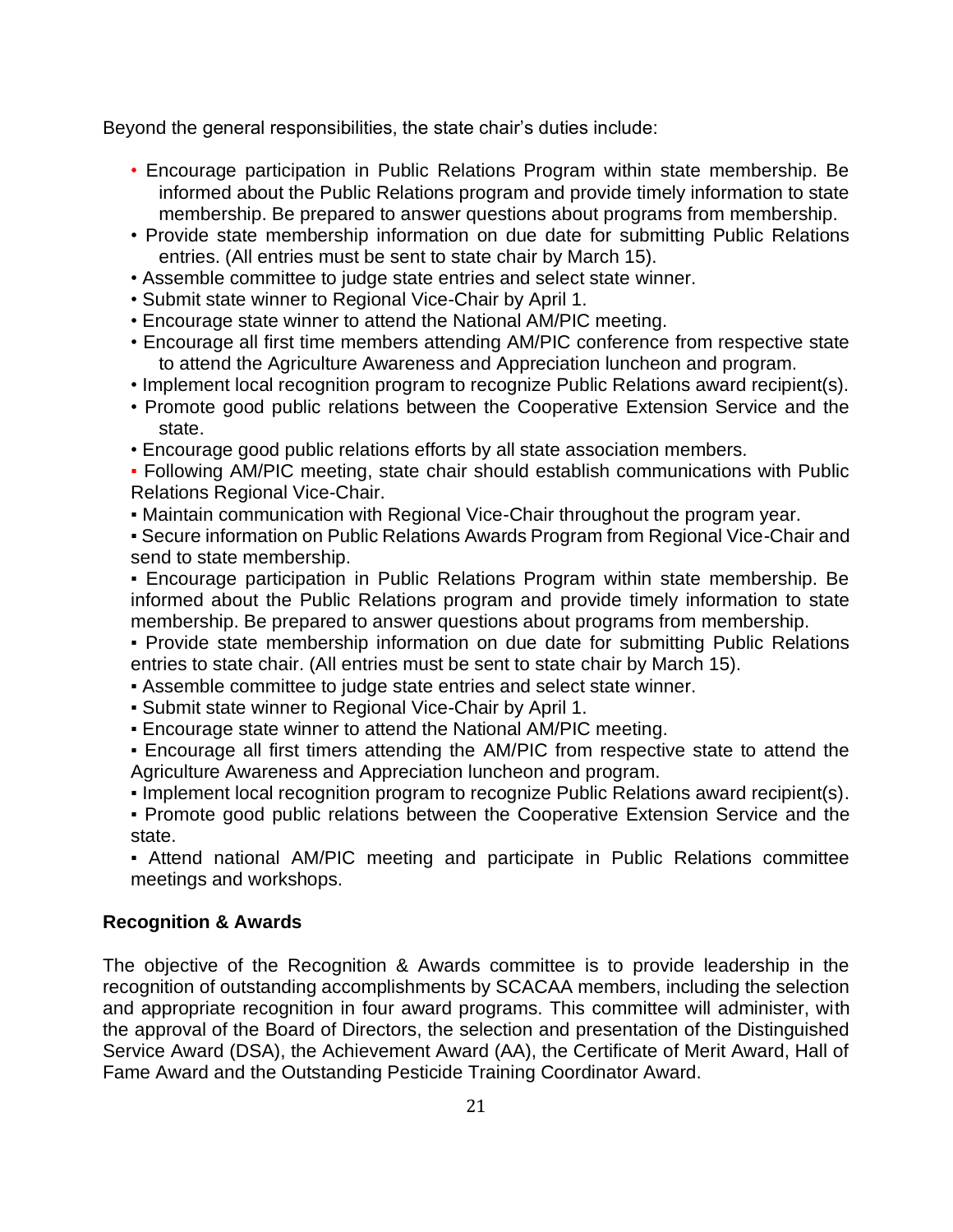Beyond the general responsibilities, the state chair's duties include:

- Be informed on the eligibility requirements and deadlines for selecting winners of the awards listed above.
- Secure names of the nominees and the necessary data for the relevant awards as early as possible and forward material to the Regional Vice-Chair by specified date.
- Check individual forms for accuracy as they are received from the nominees
- Check with the SCACAA Treasurer to be certain that all nominees are in good standing
- Contact each nominee regarding his/her attendance at the SCACAA and NACAA AM/PIC in order to receive the award
- Check on the correct spelling of nominee names to be used on the certificates.
- Obtain certificates and plaques, as appropriate, and arrange to have award winner names engraved on the certificates and/or plaques
- Coordinate with the SCACAA Annual Meeting committee and Vice President regarding plans for the awards portion of the Annual Banquet
- Notify Extension Director and Publicity Unit of the award recipients. Make notification to appropriate persons and organizations such as legislators and the media.
- Make the presentation of DSA and AA plaques, the Outstanding Pesticide Training Coordinator Award, and the Certificate of Merit Awards at the Annual Meeting **Banquet**

# **Scholarship**

The Scholarship Committee is charged with the responsibility of promoting the scholarship program by obtaining funds from Extension personnel, friends of SCACAA, and others interested in this effort. The committee should, by working with other committees with responsibility concerning the scholarship fund, enable NACAA to provide scholarships to members as a means of encouraging and supporting professional improvement.

Beyond the general responsibilities, the state chair's duties include:

- Assume responsibility for giving the Scholarship committee report at the annual meeting.
- Encourage SCACAA members to submit applications for individual and group scholarships and assist them in understanding the application process.
- The State Scholarship Chair shall receive, review and forward onto the NACAA Scholarship Committee Regional Vice-Chair all scholarship applications from his or her state. Scholarship applications must be accepted electronically at www.nacaa.com. The chair shall note the date of the application and check to make sure applicants are eligible.
- Scholarship application deadline is June 1. State Chairs will send applications to Regional Vice-Chairs before June 15.
- Check applications for accuracy and completion before sending to Regional Vice-Chair.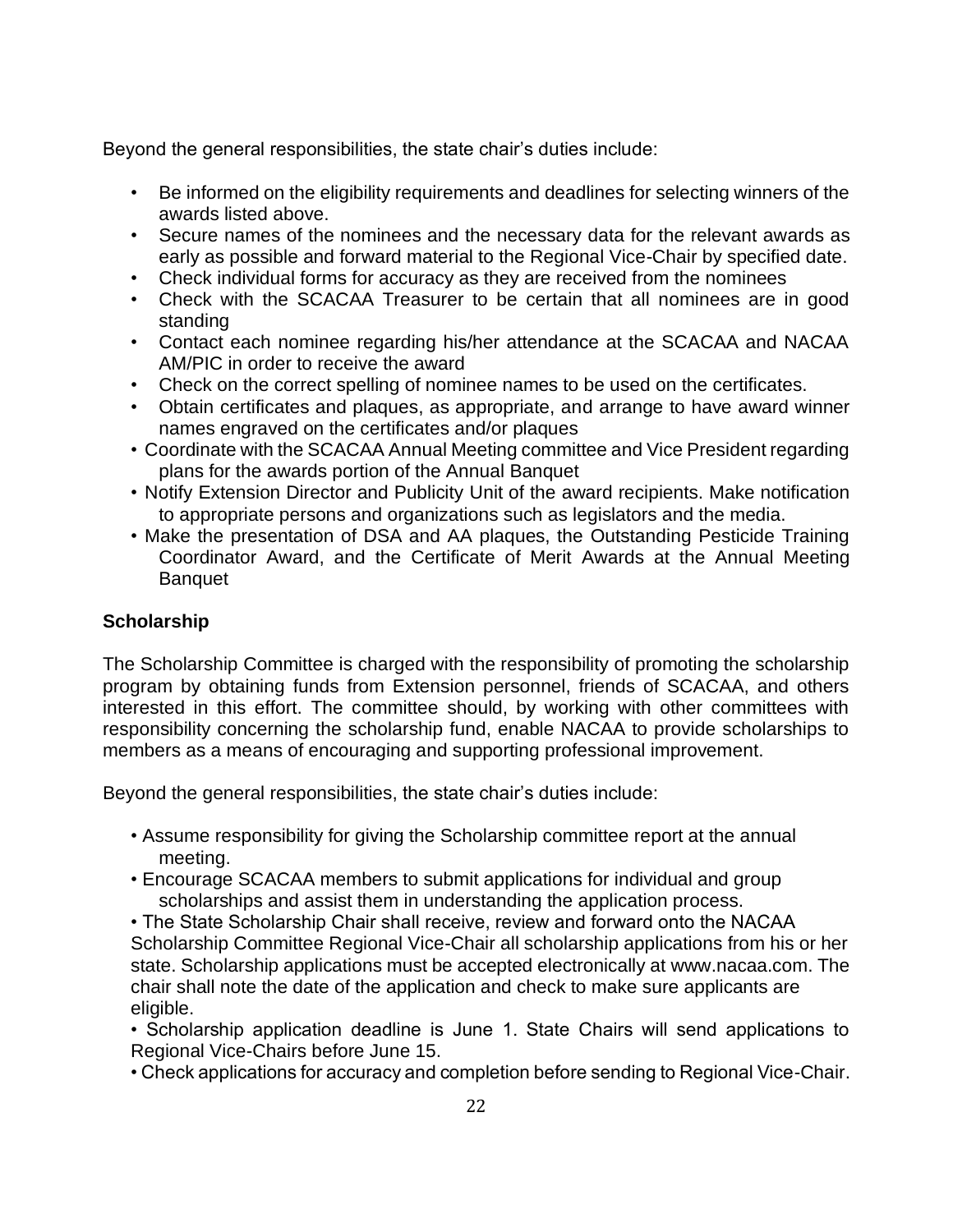• The State Scholarship Chair shall receive money from members to be donated to the NACAA Scholarship Foundation. Donations will be sent to the national chair in a reasonable time after receipt. The state chair can review the state's records in the national database to make sure the database is up to date. Request for corrections go to the National Chair.

• The State Scholarship Chair shall promote the mission of the Scholarship Committee to state membership and make them aware of the opportunity to apply for financial support from the fund and of the opportunity to support the fund.

• The State Scholarship Chair shall assist the Regional Vice-Chair and National Chair in other areas to support the committee's mission as requested and able. The state chair shall maintain good communication with the Regional Vice-Chair and make reasonable efforts to remain abreast of current scholarship committee policy.

#### **Installation of Committee Chairs and Officers**

The protocol for Installation of Committee Chairs and Officers is described in Appendix A.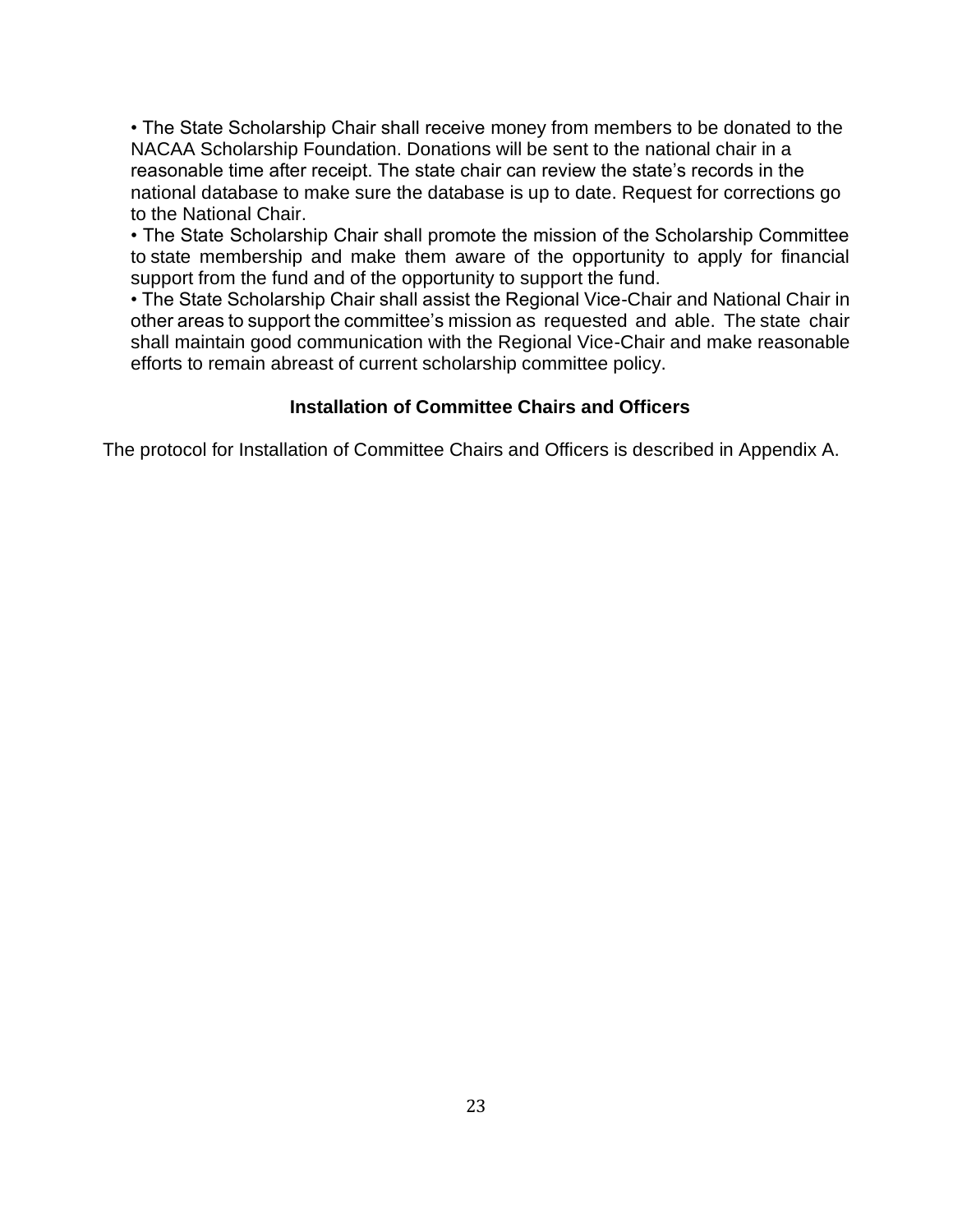# **Award Programs**

The SCACAA and/or NACAA offer the following award programs:

# **Distinguished Service Award (DSA)**:

The Distinguished Service Award is the highest honor that can be bestowed on a member. It is given to a member in good standing (paid member) with more than ten (10) years of service. One or more DSA's are recognized each year. DSA winners are required to register for and attend both the SCACAA and the NACAA AM/PIC, unless excused by the SCACAA or the NACAA Boards. This award can be received only once. Winners will be partially reimbursed for expenses at an amount determined by the SCACAA Board.

# **Achievement Award (AA)**:

The Achievement Award is the second highest award a member can achieve. It is given to a member in good standing (paid member) with up to ten (10) years of service.

One or more AA's are recognized each year. AA's are required to register for and attend both the SCACAA and the NACAA AM/PIC, unless excused by the SCACAA or the NACAA Boards. This award can be received only once. Winners will be partially reimbursed for expenses at an amount determined by the SCACAA Board.

# **The number of DSA and AA winners is based on the number of paid NACAA members as of March 15 of the year PRIOR to the awards being presented.**

# **NACAA Hall of Fame Award:**

The purpose of the NACAA Hall of Fame Award is to recognize NACAA individuals for demonstrated commitment, dedication and effective leadership in job performance as an outstanding educator, consideration for association involvement at both the state and national level, and outstanding humanitarian service. This award recognizes NACAA members with sustained and distinguished careers.

This award will be presented annually to one person from each of the four NACAA regions. The Vice Chairs of Recognition and Awards from each region will be responsible for collection of applicants from the states. The Program Recognition & Awards Committee reserves the right to reject any applicant if minimum standards are not met.

All current and life members of the National Association of County Agricultural Agents are eligible, except previous winners. The candidate must have previously been awarded the Distinguished Service Award (DSA).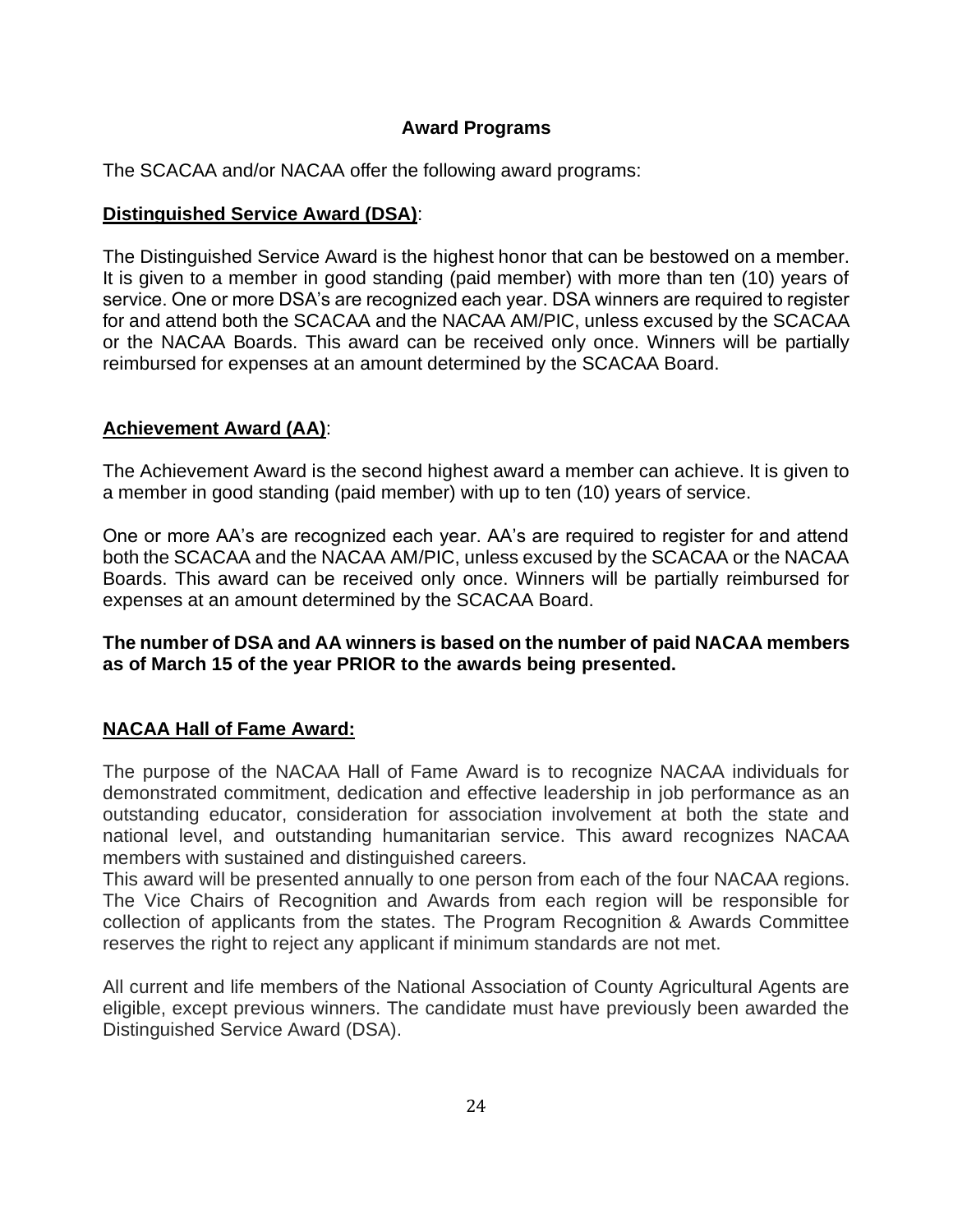Each state association has the opportunity to nominate one applicant from their state association to be forwarded to the Regional Vice Chair of Recognition & Awards. **The SCACAA Recognition & Awards Chair will solicit nominations from the membership. Nominations will be forwarded to the SCACAA board for selection of the State Winner. The Chair will submit State Winner's application to Regional Vice-Chairs by January 15.**

#### **SCACAA Certificate of Merit Award**:

Certificate of Merit Awards are to be presented based on excellence in Extension programming over the past two (2) years. Recipients must be members in good standing (paid members) of the SCACAA, and are not limited in the number of times they can win this award. This award is given through the Recognition and Awards Committee. (See Appendix B for eligibility and nomination form.)

#### **Communications Awards**

*Purpose*: To recognize SCACAA members who excel in communicating programs and ideas to their clientele.

*Eligibility and Judging Criteria*: Entries are limited to members of the SCACAA who are in good standing (paid members), including team entry members. Extension editors and/or other paraprofessional Extension Communication specialists are not eligible. Only one entry per class per individual is allowed. All classes are open to entries from one or more SCACAA members with the exception of Class 2 (published photo), Class 5 (personal column), and Class 7 (individual newsletter), which are open to individual entries only. Entry materials must have been used by the member between March 15 of the year in which he/she is applying and March 15 of the previous year.

Entry materials that have already been state, regional, or national winners are not eligible again. First place national winners may not repeat in consecutive years in the same category. Communications Committee State, Regional, or National Chairs are not eligible to participate in this program unless they are one member of a team entry in which another person is the primary entrant.

*Entry*: Electronic submission must be made for all 14 categories. However, categories 9 (Video Recordings), 13 (Learning Module/Notebook) and 14 (Bound Book) may require materials being sent (mailed) to State Chair if file is too large to submit electronically or if unavailable in PDF format. Even in these cases there must be an electronic submission of an abstract and entry information. Maximum file size for submissions is 10MB. Refer to NACAA website for directions on submitting entries electronically.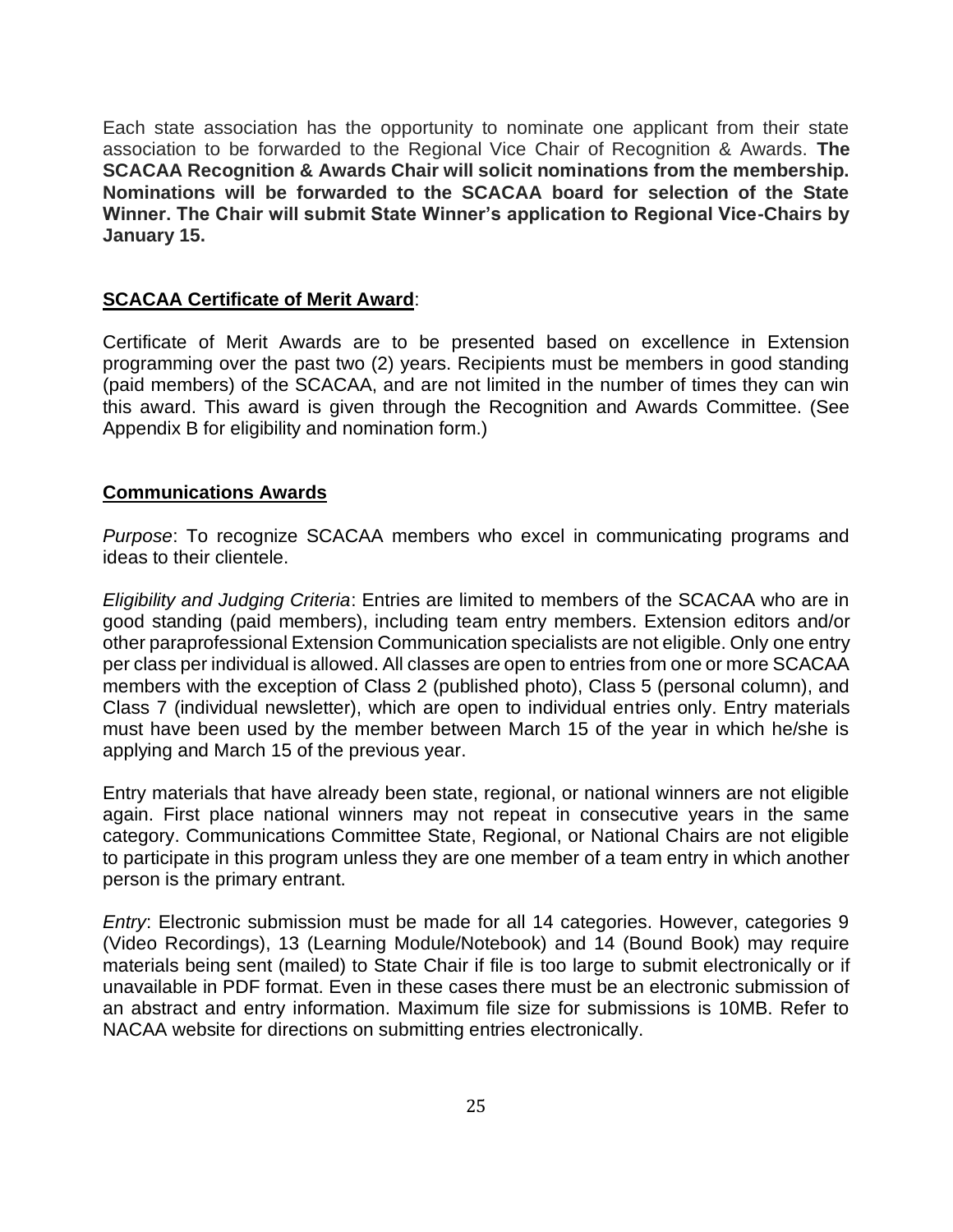**Note**: The SCACAA will do everything possible to safeguard entry materials. However, it is recommended that members duplicate valuable materials in case materials are lost.

*Abstract*: Each entry must have an abstract. Include members' name, state, and county (team entries should list all NACAA members who contributed to the entry); a short summary that includes objective, purpose (why, when, how, audience, and audience number, and results); and how the entry was prepared (i.e., recorded, edited, printed, or duplicated professionally or by field staff on field office equipment), how distributed, and how many were distributed. The abstract should include the member's contribution to the final product. Abstracts for all regional and national winners will be published.

Each communication category and its judging criteria are listed in the Special Edition issue of The County Agent magazine and on the NACAA website (nacaa.com).

*Communication Award Categories*:

- 1. Audio Recordings
- 2. Published Photo
- 3. Computer Generated Presentation with Script
- 4. Event Promotional Piece
- 5. Personal Column
- 6. Feature Story
- 7. Newsletter
- 9. Video Recordings
- 10.Fact Sheet
- 11.Publication
- 12.Website/Online Content
- 13.Learning Module/Notebook
- 14.Bound Book

*Awards*: Awards in each category are as follows –

- 1st Place \$75.00 and a plaque/certificate
- 2nd Place \$50.00 and a plaque/certificate
- 3rd Place \$25.00 and a plaque/certificate

### **CASH AWARDS WILL BE DISTRIBUTED IF ADEQUATE FUNDING IS SECURED FROM A DONOR/SPONSOR.**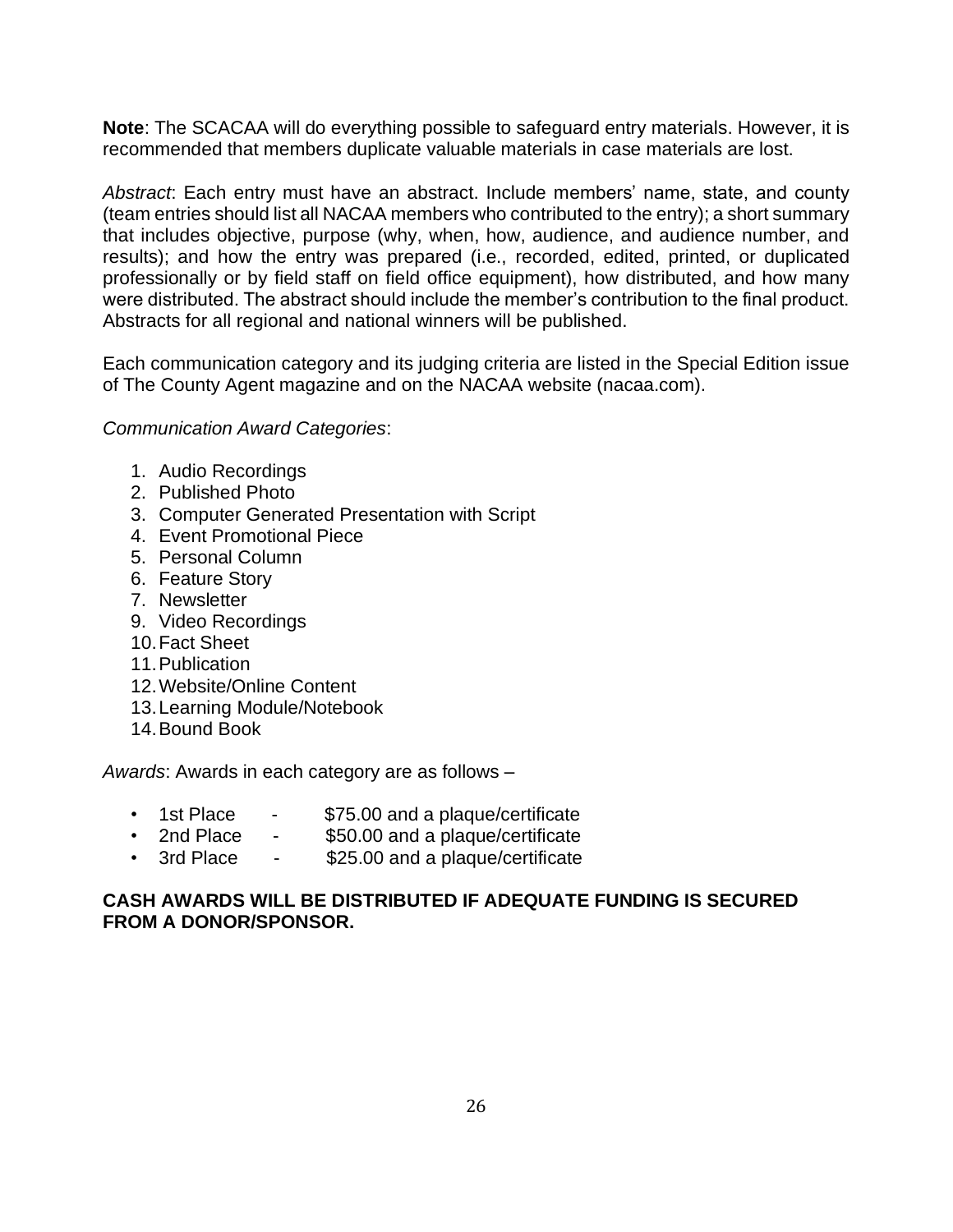*Deadline***: Completed entries must be posted to the NACAA website by March 15 and any support material in the Video, Learning Module/Notebook and Bound Book classes that could not be submitted electronically must be in possession of Communications Committee State Chair by March 15.**

State Chairs must have winning entries selected/approved on the NACAA website by April 1. Regional Vice Chairs must have Regional Finalists selected/approved on the NACAA website by April 15.

### **Search for Excellence in Extension Programs:**

The SCACAA and NACAA Search for Excellence committee offers the following award opportunities to recognize members who have carried out an outstanding extension educational program in the following areas:

- Sustainable Agriculture
- Environmental Quality, Forestry and Natural Resources
- Crop Production
- Landscape Horticulture
- Farm and Ranch Financial Management
- Livestock Production
- Young, Beginning, or Small Farmers/Ranchers
- Excellence in 4H and Youth Development

*Awards*: Awards in each category are as follows –

- 1st Place \$75.00 and a plaque/certificate
- 2nd Place \$50.00 and a plaque/certificate
- 3rd Place \$25.00 and a plaque/certificate

### **CASH AWARDS WILL BE DISTRIBUTED IF ADEQUATE FUNDING IS SECURED FROM A DONOR/SPONSOR.**

*Eligibility*: See the NACAA Awards and Recognition web page (nacaa.com/awards) for eligibility and application instructions.

*Deadline*: Online entries must be completed by March 15. State Chairs should send all state entries, with the winning entry designated, to their Regional Vice Chair by April 1.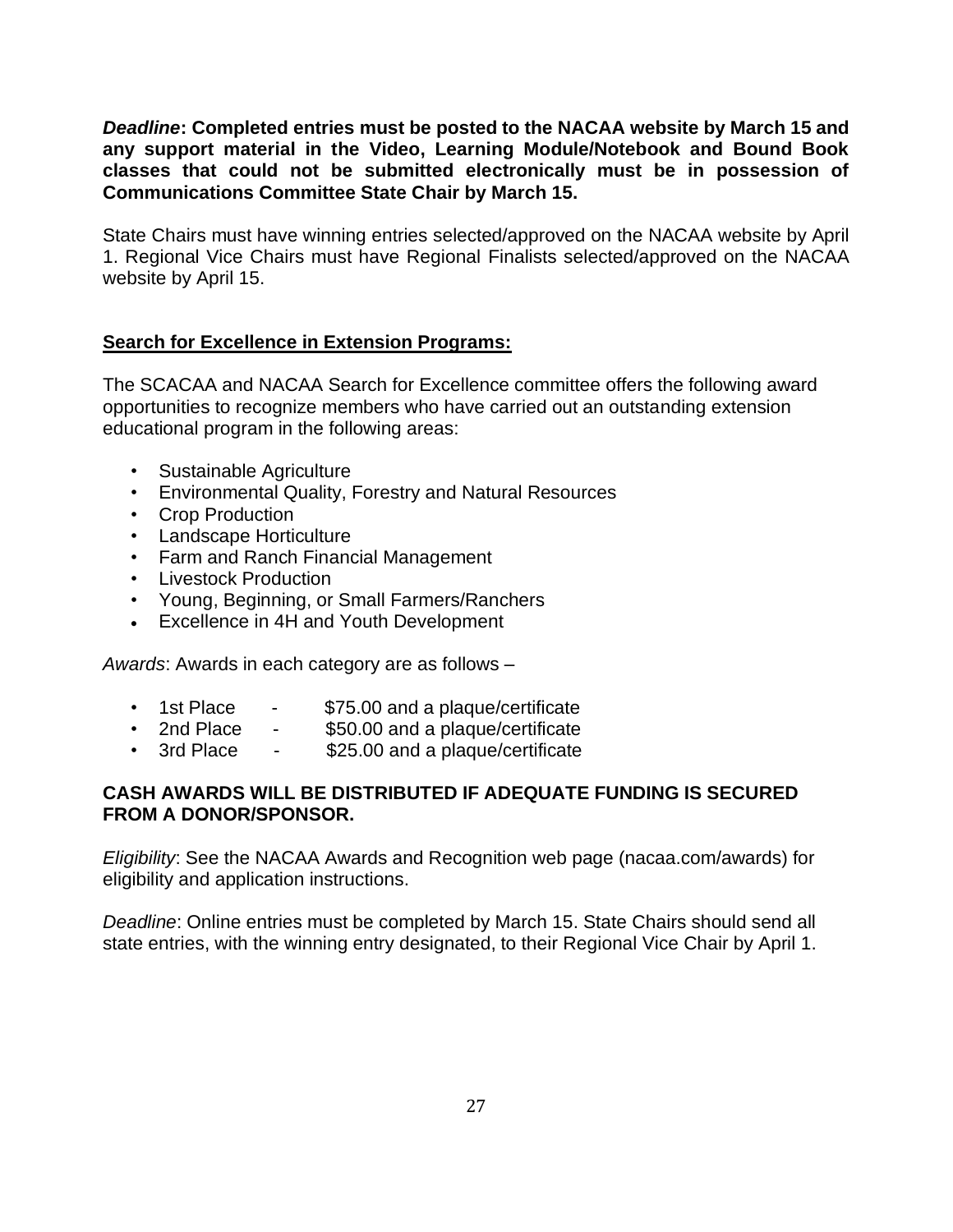# **Agricultural Awareness and Appreciation Award**:

*Purpose*: To recognize SCACAA and NACAA members or team of members for outstanding use of Public Relations in Daily Efforts that improves the understanding of agriculture in their communities.

*Eligibility*: See the NACAA Awards and Recognition web page (nacaa.com/awards/) for eligibility and application instructions.

*Deadline*: Entry must be in possession of your Public Relations Committee State Chair by March 15. State Chairs should send the state winning entry to their region vice-chair by April 1. Regional vice-chairs must send the top three regional finalists to the National Chair by April 15.

*Awards*:

- 1st Place \$75.00 and a plaque/certificate
- 2nd Place \$50.00 and a plaque/certificate
- 3rd Place \$25.00 and a plaque/certificate

# **CASH AWARDS WILL BE DISTRIBUTED IF ADEQUATE FUNDING IS SECURED FROM A DONOR/SPONSOR.**

# **Posters (Professional Excellence)**

*Purpose*: To showcase SCACAA and NACAA members' work by giving them the opportunity to present posters at the Annual Meeting/Professional Improvement Conference. The AM/PIC poster session provides an opportunity for authors to discuss with fellow members how they identified an educational or research need in their community and how the need was addressed and the observed results.

This award program has two categories to recognize members:

*Applied Research*: gives individuals an opportunity to present a poster on applied research they conducted.

*Extension Education*: gives members an opportunity to present a poster on new or different educational methods or technologies they have used.

*Eligibility:* An NACAA member in good standing must submit an abstract to which they have been a contributing investigator. A member can only be the senior author (the first name appearing on the poster) on one poster in each category each year. A member *can be a junior author* on additional posters in the same category.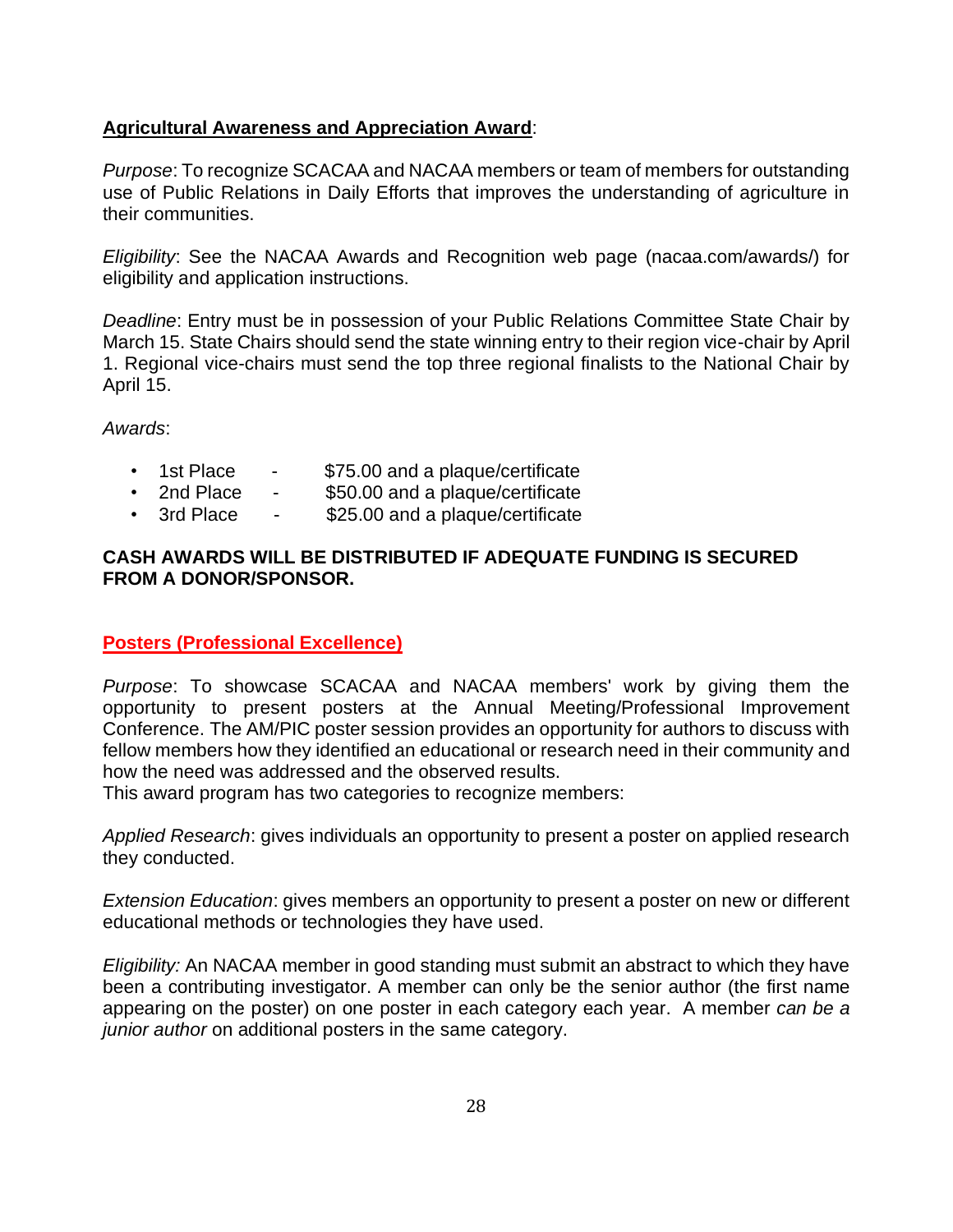*Deadline*: Entry must be in possession of your Professional Excellence Committee Chair by March 15. State Chairs should send the state winning entry to their region vice-chair by April 1. Regional vice-chairs must send the top three regional finalists to the National Chair by April 15.

*Awards*: Awards in each category are as follows –

- 1st Place \$75.00 and a plaque/certificate
- 2nd Place \$50.00 and a plaque/certificate
- 3rd Place \$25.00 and a plaque/certificate

### **CASH AWARDS WILL BE DISTRIBUTED IF ADEQUATE FUNDING IS SECURED FROM A DONOR/SPONSOR.**

A chart of award opportunities, deadlines for application, awards, and descriptions can be found in Appendix C.

**All other award programs are discussed on the NACAA web page (nacaa.com).**

**ALL AWARD WINNERS MUST REGISTER FOR AND ATTEND THE SCACAA AM/PIC AND/OR THE NACAA AM/PIC IN ORDER TO RECEIVE CASH AWARDS. THE SCACAA BOARD MAY WAIVE THE REQUIREMENT OF ATTENDANCE AT THE SCACAA AM/PIC IF THEY DETERMINE THAT THE WINNER HAS A LEGITIMATE REASON FOR NOT BEING ABLE TO ATTEND.** 

**NATIONAL AWARD WINNERS ATTENDING THE NATIONAL MEETING WILL BE PARTIALLY REIMBURSED FOR EXPENSES AT AN AMOUNT DETERMINED BY THE SCACAA BOARD.**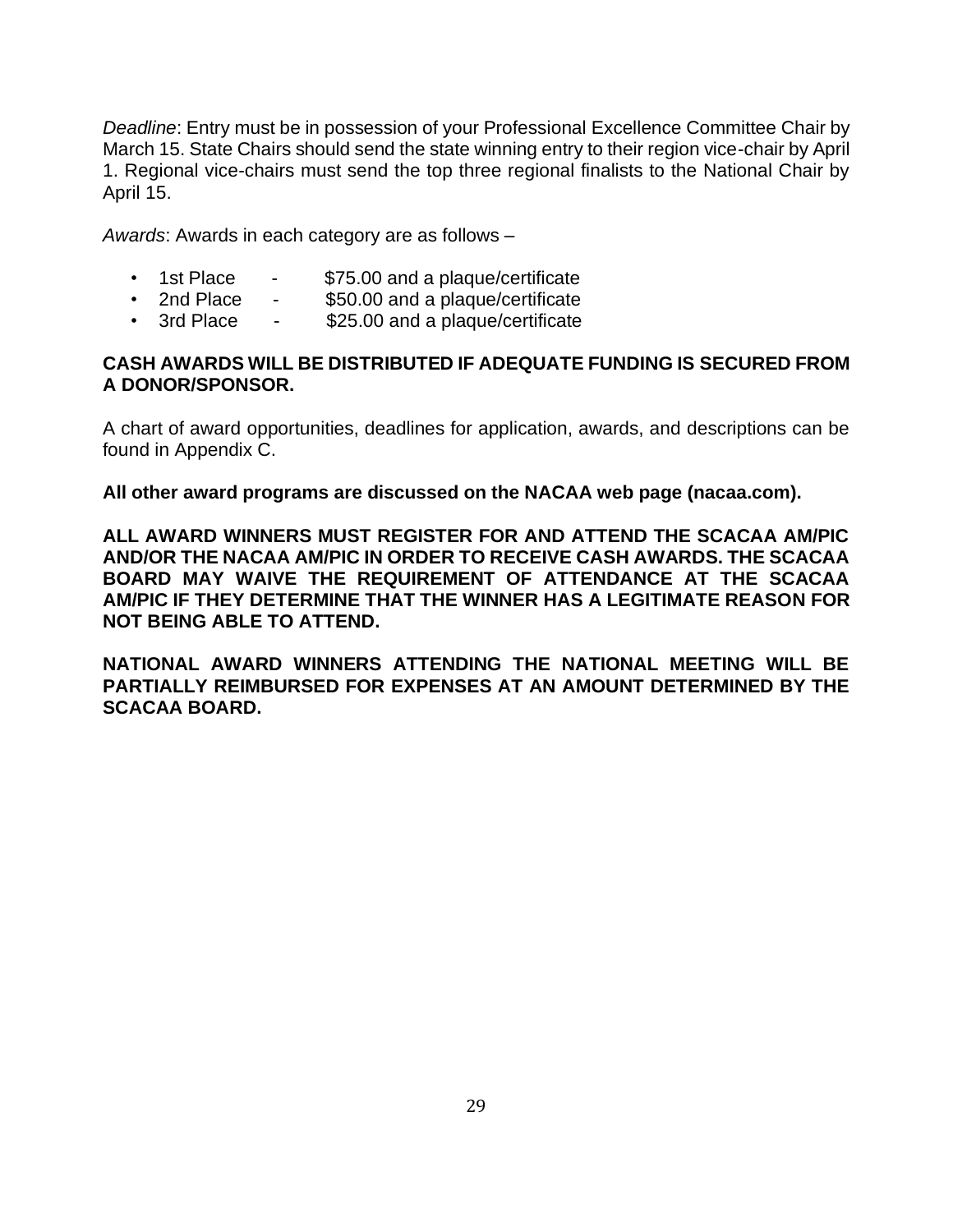# **Recognition of Supporters**

The SCACAA strives to recognize those without whose support Extension would be much less effective. The primary way that this is accomplished is through the Friend of Extension and Media awards. Following is a brief description of each:

### **Friend of Extension**:

This is the highest award that SCACAA can bestow upon a non-member. The purpose is to recognize outstanding support for Extension educational programming. Recipients may be local, statewide, or national. Former honorees include agribusiness persons, local advisory board members, organizations, local and statewide political figures, and strong Clemson supporters in general. Any member may nominate someone for this award. A one-page letter of nomination explaining why the nominee deserves the Friend of Extension award should be sent to the Recognition and Awards committee chair. The final selection of recipients is made by the Board at their Spring meeting. Not more than three Friends will be recognized in any given year. The member making the nomination will arrange for the winner(s) attendance and present the Friend of Extension Award at the SCACAA AM/PIC Awards Banquet.

Note: This award can be received by an organization or individual only once.

#### **Media Award**:

The Media Award recognizes our friends in the media. This includes all forms of print, internet, radio, and television media. Any member may make a nomination for this award. A one-page letter of nomination explaining why the nominee deserves the Media Award should be sent to the Recognition and Awards committee chair, and the committee determines the recipient. Only one Media Award is presented annually. The Communications committee chair will arrange for the winner(s) attendance and present the award at the SCACAA AM/PIC Awards Banquet.

Note: This award can be received by an organization or individual more than once.

#### **Other awards**:

The SCACAA Board of Directors may, at their discretion, honor individuals or organizations for their contributions to agriculture in general, and Extension in particular.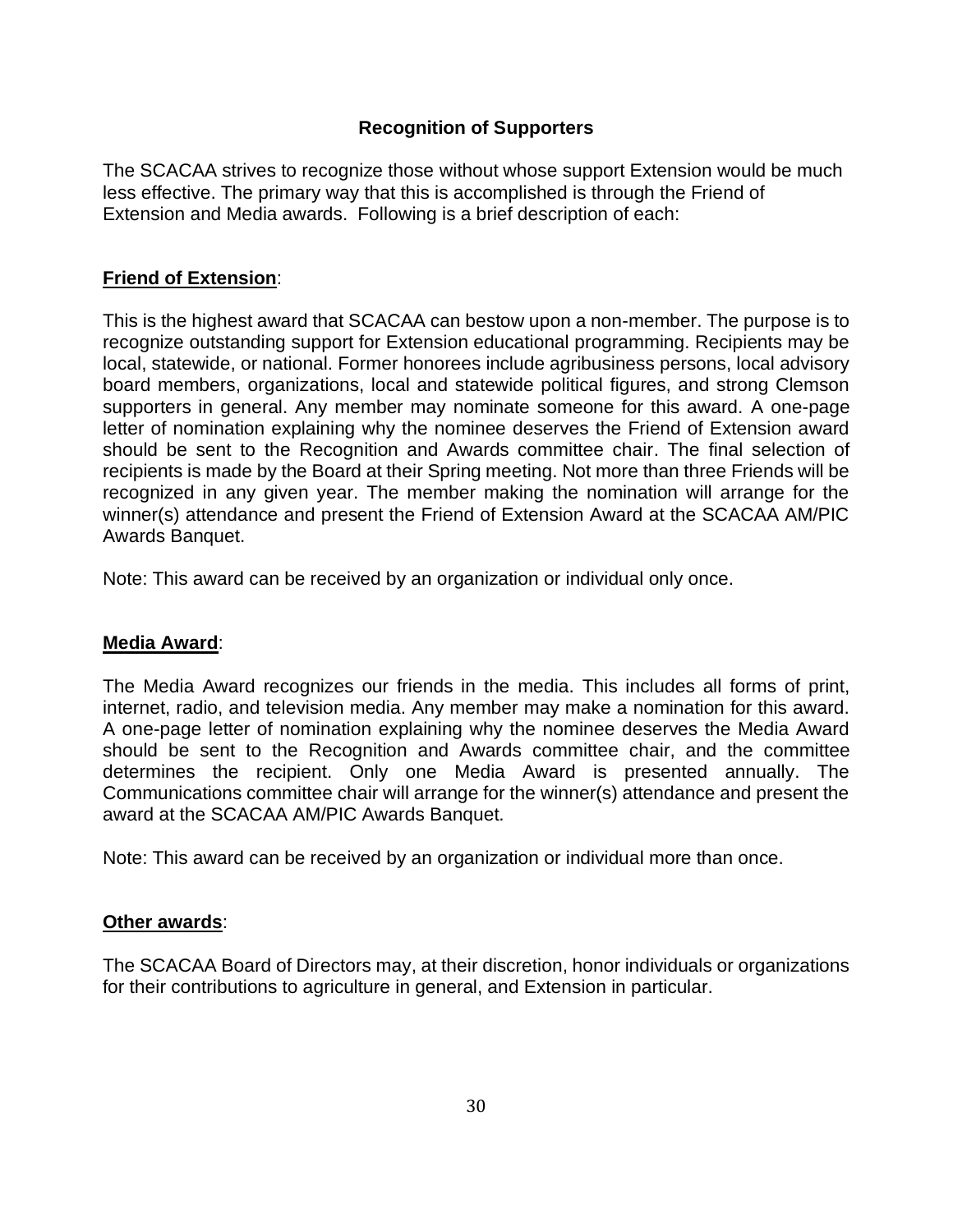# **Fund Raising (Donations)**

Donations to the SCACAA comes primarily from two sources. These are direct donations to the SCACAA, and donations to the SCACAA account through the Clemson University Foundation.

### **Direct Donations**:

Direct donations are handled by the Vice President. He/she directs the SCACAA's annual fund-raising drive. Written requests are made to potential donors, and donations are deposited in the SCACAA checking account. Donors to the SCACAA are recognized at the SCACAA AM/PIC.

#### **SCACAA Foundation Account**:

The SCACAA Foundation Account was established to provide financial support for the SCACAA AM/PIC and NACAA regional meetings. SCACAA Foundation funds can also be used to provide travel support for DSA's, AA's, and national award winners to attend the NACAA AM/PIC and for SCACAA officers to attend appropriate regional and national meetings. The Fundraising Chair will set donor categories and gifts.

| <b>Donor Categories</b> | <b>Previous Gift Examples</b> |                                                                                |
|-------------------------|-------------------------------|--------------------------------------------------------------------------------|
| <b>Bronze Donor</b>     | $$1 - $119$                   | <b>Window Decal</b>                                                            |
| <b>Silver Donor</b>     | $$120 - $249$                 | Window Decal, Hat for<br><b>Active/Life Members</b>                            |
| <b>Gold Donor</b>       | $$250 - $499$                 | <b>Window Decal, Leather</b><br>Coaster, Hat for Active/Life<br><b>Members</b> |
| Ambassador              | $$500 - $999$                 | Window Decal, Lapel Pin                                                        |
| Founder                 | \$1000 or more                | Window Decal, Lapel Pin,<br>Plaque                                             |

\* First year and second year donors will receive a small gift of appreciation.

All donors will be recognized in the SCACAA AM/PIC program, according to their respective donor category.

For annual gift forms, payroll deduction forms, and requests for Foundation information, visit the SCACAA web page (clemson.edu/scacaa) or contact the Fund Administrators (current Treasurer and/or the Associate Director of Extension), or the SCACAA President.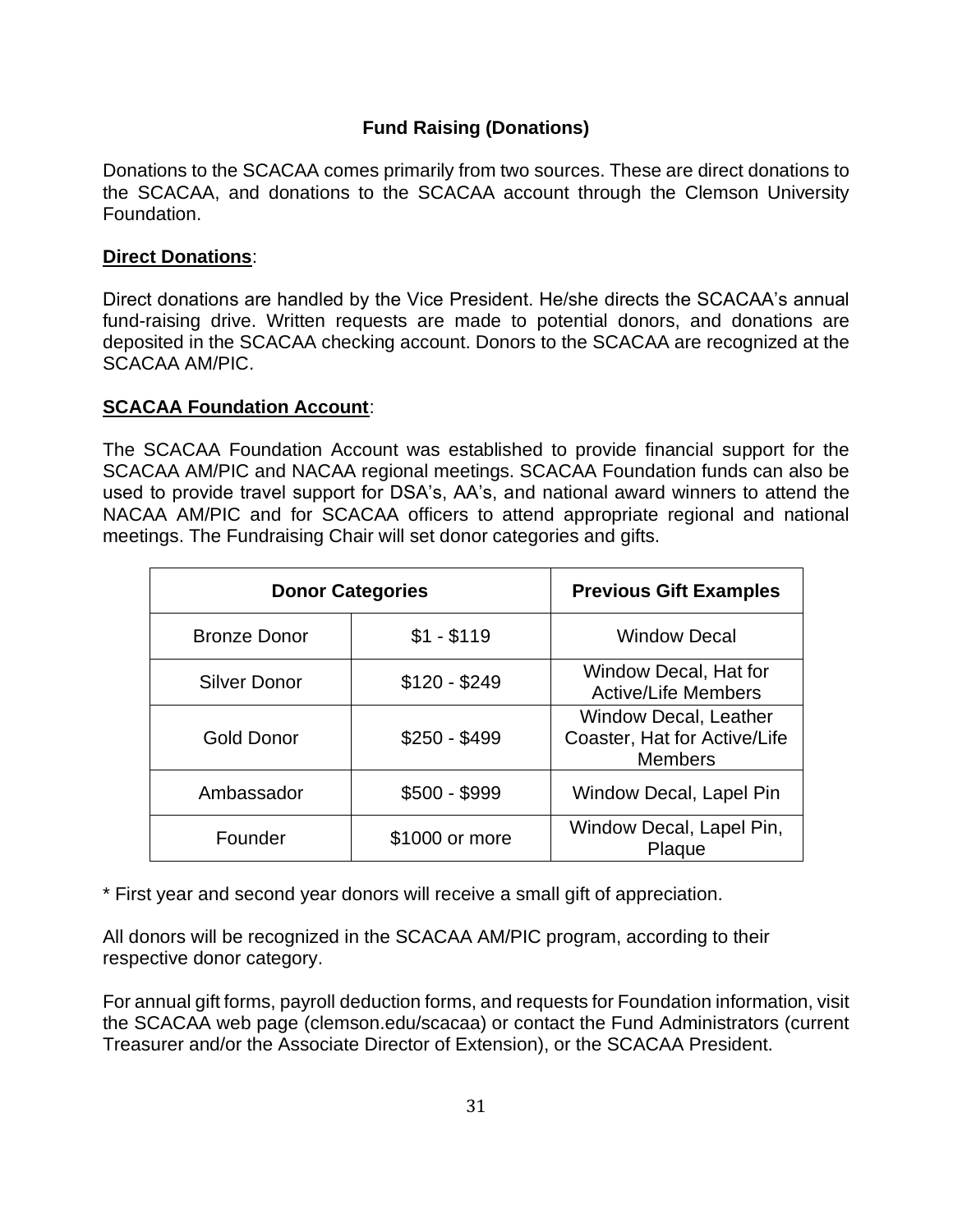# **Voting Delegates**

The NACAA allows each state organization to send voting delegates to the NACAA AM/PIC under the following guidelines: each state is authorized one voting delegate for up to the first 40 members. Thereafter, one additional voting delegate is authorized for each 30 members or fraction thereof.  $[1 - 40$  members = 1 VD; 41 - 70 members = 2 VD; 71 -100 members = 3 VD; 101-130 members = 4 VD; 131 - 160 = 5 VD; 161 - 190 = 6 VD; and so on.] The number of voting delegates that a state may send to the NACAA AM/PIC is based on the number of paid members during the preceding calendar year.

The order in which members of the SCACAA are selected as voting delegates to the national meeting is as follows: President, President Elect, Vice President, Past President, Secretary, Treasurer. If the appropriate number of voting delegates from the above will not be in attendance at the national meeting, the state President may designate any member in good standing (paid member) who will be in attendance at the national meeting to serve as a voting delegate. This must be done in advance of the meeting, when the call for voting delegates is put out from the national Secretary.

# **Reimbursement for Authorized SCACAA Travel**

When traveling on authorized Association business, members (officers or otherwise) requesting reimbursement are expected to attend their respective official events and ceremonies, and the Southern Regional meeting. Members will be as frugal as reasonably possible, and will request reimbursement only for actual expenses. These actions include: sharing rooms when possible; driving rather than flying when possible, and when less expensive; reimbursement for meals only for actual expenses, and not to exceed the maximum allowed by the state; reimbursement for gas only for actual expenses, and not for the state allowed mileage. These actions will assist the Association in living within its income.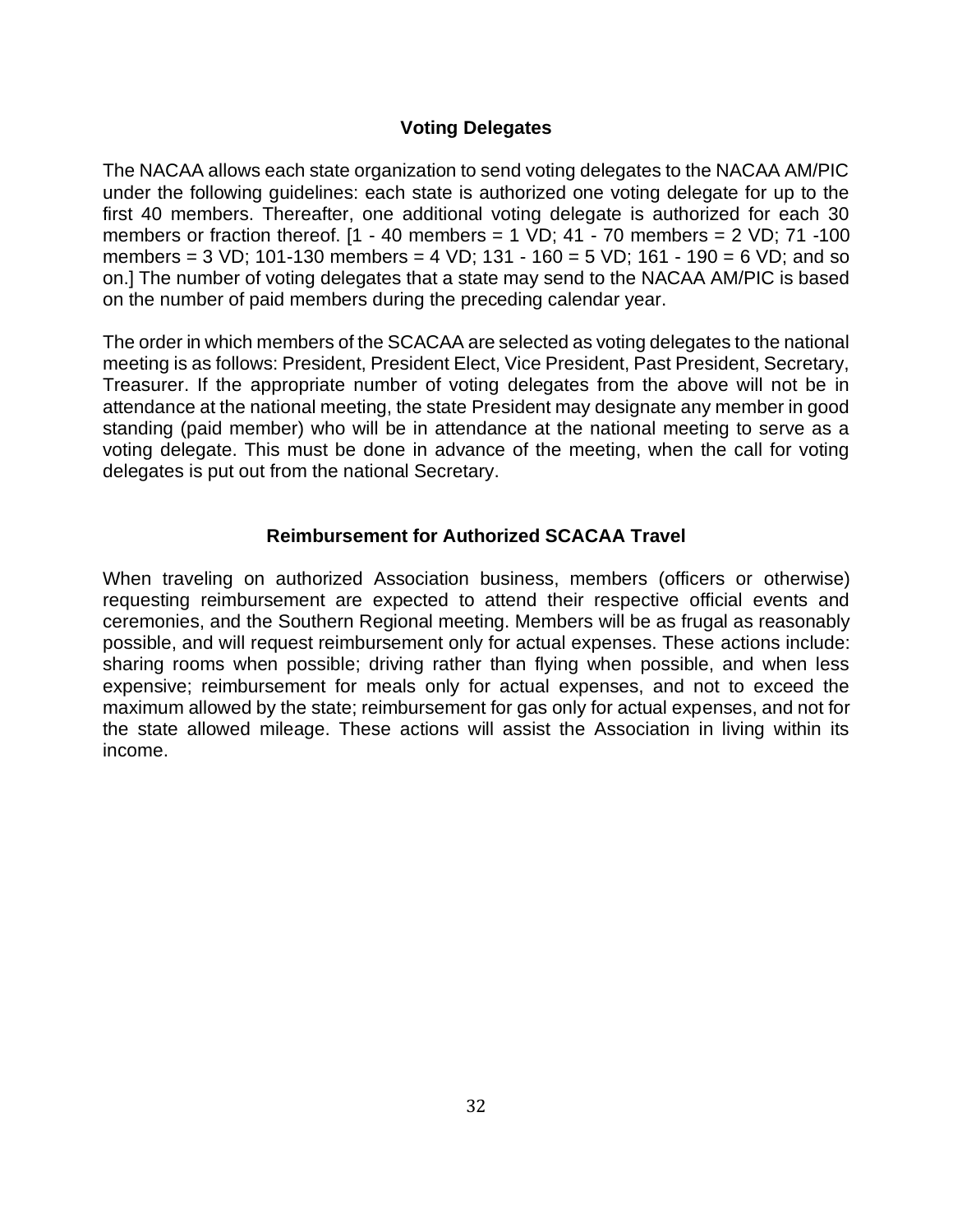# **Appendix A**

# **Installation of Committee Chairs and Officers**

Installation of committee chairs and officers will take place at the SCACAA AM/PIC. Installation of the current President as Past President will be conducted by the outgoing Past President. Installation of all other committee chairs, directors and officers will then be conducted by the new Past President.

#### **Committee Chairs**:

You have all been asked and have accepted the position of a Committee Chair. You will notify members of programs, awards, tours, and other business as deemed by the Constitution and By-Laws and Executive Committee. Will you accept this challenge?

### **Directors**:

You have been elected by your peers to represent them from your district for the next two years. It will be your responsibility to maintain your membership in good standing and to attend and participate in meetings of the Executive Committee. Will you accept this challenge?

#### **Past President**:

Even though you have served your time as President and have spent much time providing leadership to the SCACAA, your guidance and knowledge is still needed. You will provide a valuable service in chairing the Nominating and Policy and Resolutions Committees. Will you accept this challenge?

#### **Treasurer**:

You have been elected to a very important position in maintaining financial business of the SCACAA. You shall keep full and complete records of money received and paid out and deliver to your successor all funds and records remaining in the Treasurer's hands at the expiration of the elected term of office. Will you accept this challenge?

#### **Secretary**:

You have been elected to the very important position of maintaining records of the SCACAA business. You shall keep full and accurate records of the proceedings of all meetings, keep record of the membership, send out notices of meetings, and deliver to your successor all records remaining in the Secretary's hands at the expiration of the elected term of office. Will you accept this challenge?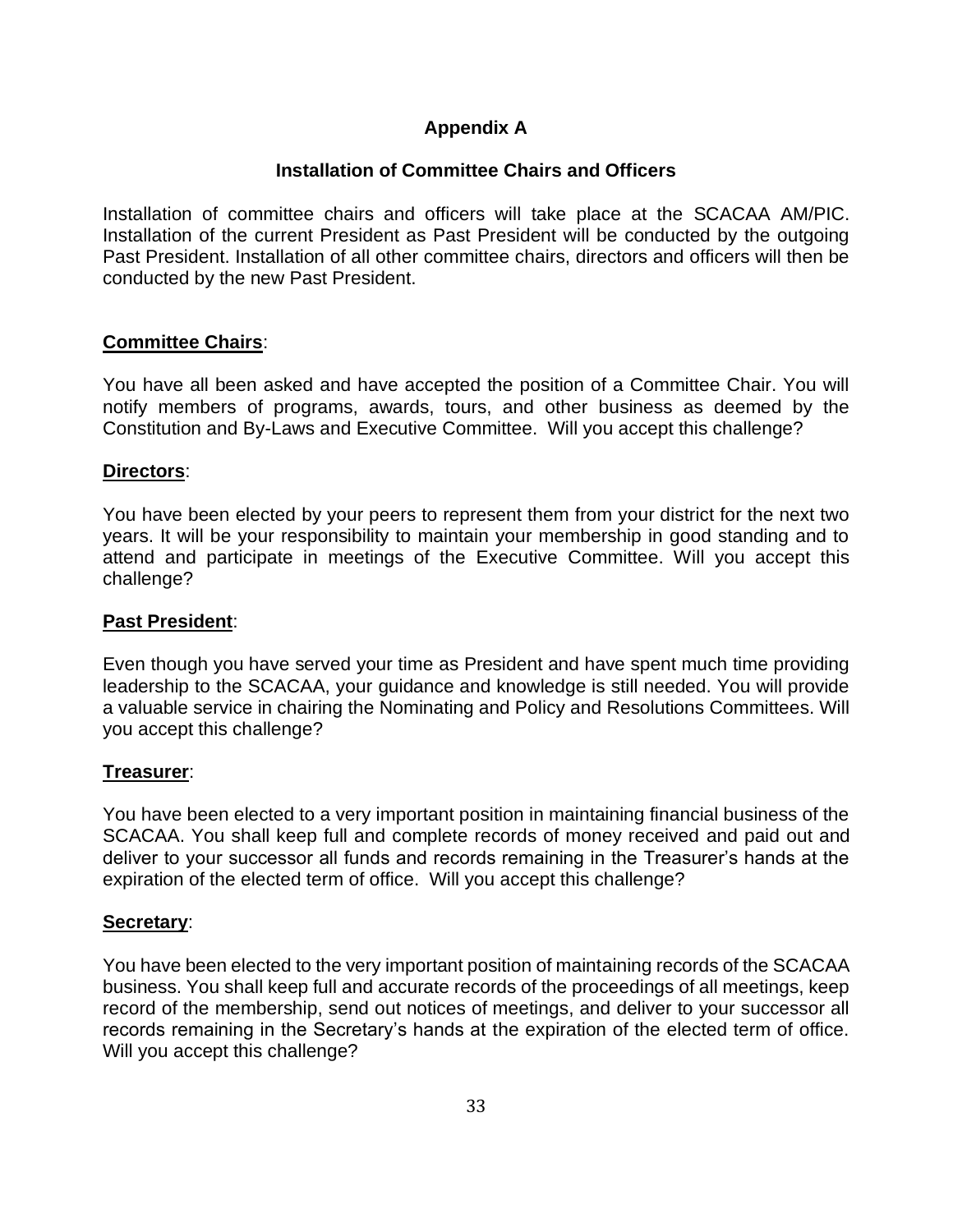# **Vice President**:

Your position reflects the trust the membership has in you to gain knowledge of the SCACAA and to carry out the responsibilities of your office. You will, in time, have the total leadership responsibility. Meanwhile, your contribution of time and effort and attendance at the meetings of the Executive Committee will be needed. Will you accept this challenge?

### **President Elect**:

Your position reflects years of service to the SCACAA and the trust the membership has placed in you. You shall perform the duties of the President in case of his/her absence or disability and shall assume any other obligation that may be assigned by the President or Board of Directors. Will you accept this challenge?

# **President**:

The greatest honor one can receive is that of serving one's peers as their President. You have served well in all of the previous offices and now it is time to take on the duties and responsibilities of the President. You shall perform such duties as usually pertain to this office. You will call meetings of the Executive Committee and preside at such meetings. You will provide leadership and direction to the Association by the appointment of various committees and be the spokesman for the SCACAA. Will you accept this challenge and responsibility placed upon you?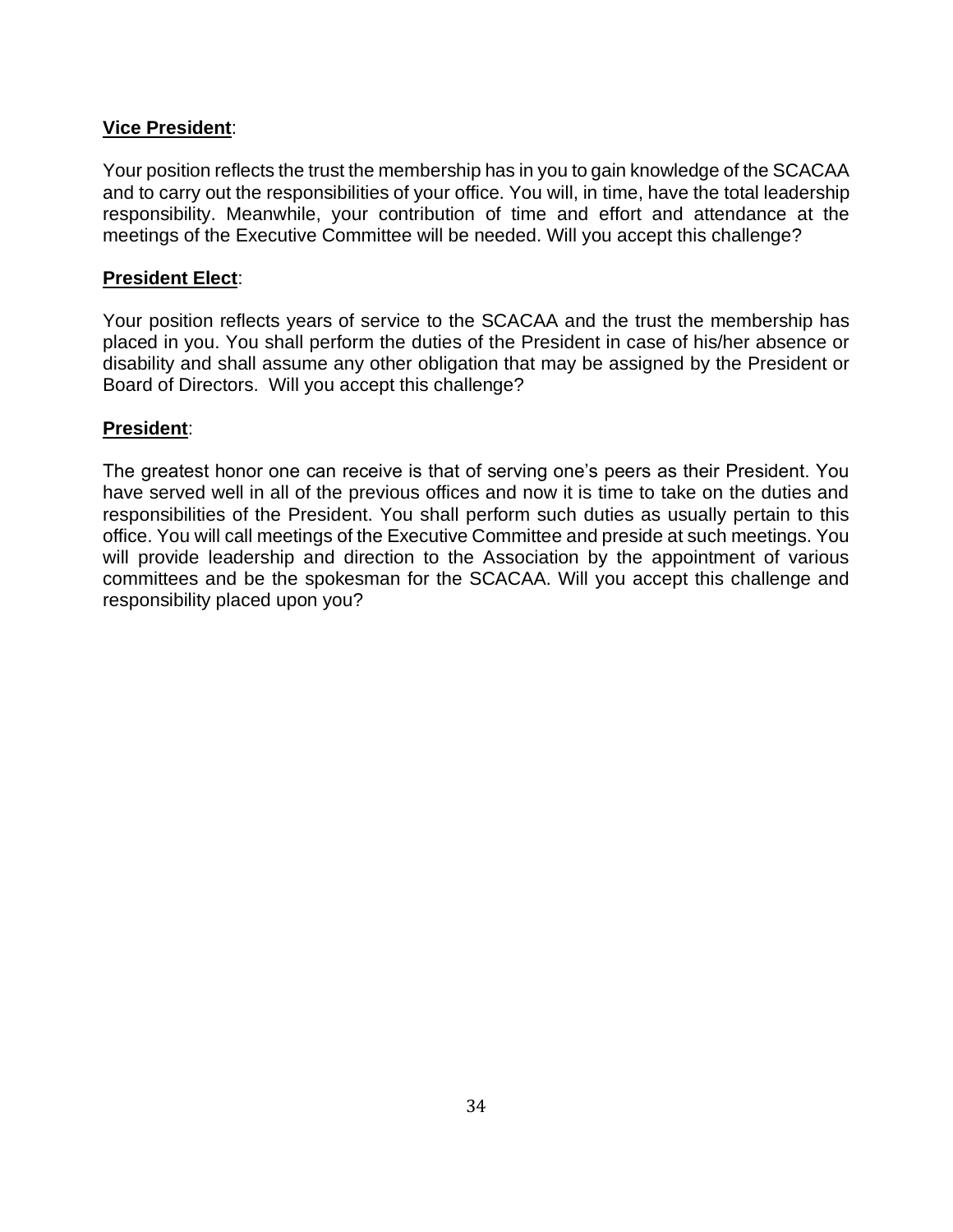# **Appendix B**

# **Certificate of Merit**

# **South Carolina Association of County Agricultural Agents Recognition and Awards Committee**

Certificate of Merit Awards are to be presented based on the excellence in Extension programming over the past two (2) years. Recipients must be members in good standing (paid members) of the SCACAA and are not limited in the numbers of years they can win this award. The award is given through the Recognition and Awards Committee.

Procedure:

- 1. The members of the Recognition and Awards Committee are the only members not eligible to receive this award.
- 2. Solicitation of the total membership for nominees should occur after the final date for the collection of membership dues. (Nominations must include a short statement on program merits of the individual.)
- 3. The members of the Recognition and Awards Committee will rank the nominees that are submitted.
- 4. A maximum of five (5) Certificate of Merit Award certificates will be presented at the SCACAA annual meeting. (Recipients should be notified before the deadline date for registration for the annual meeting.)

Revised 2/20/02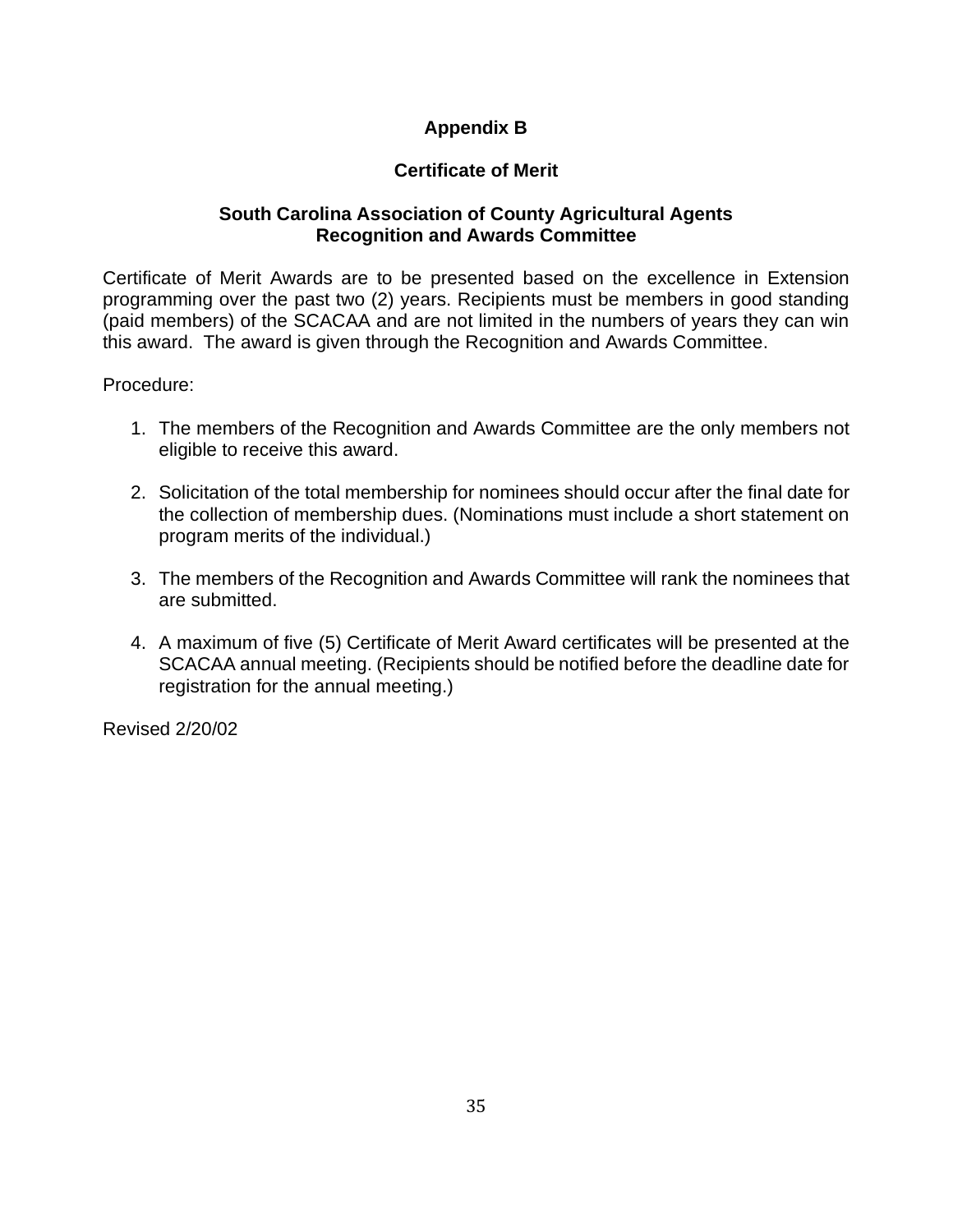# **Certificate of Merit**

### **Nomination Form**

### **South Carolina Association of County Agricultural Agents Recognition and Awards Committee**

| <b>Please Type</b>                                                               |  |
|----------------------------------------------------------------------------------|--|
|                                                                                  |  |
|                                                                                  |  |
|                                                                                  |  |
| WORK PHONE: _________________________________ EMAIL: ___________________________ |  |
|                                                                                  |  |
|                                                                                  |  |
| WORK PHONE: _____________________________ EMAIL: _______________________________ |  |
|                                                                                  |  |

**Provide short statement on program merits of the individual during the past 2 years: (Font = 10)**

DO NOT EXCEED THE FRONT OF THIS PAGE.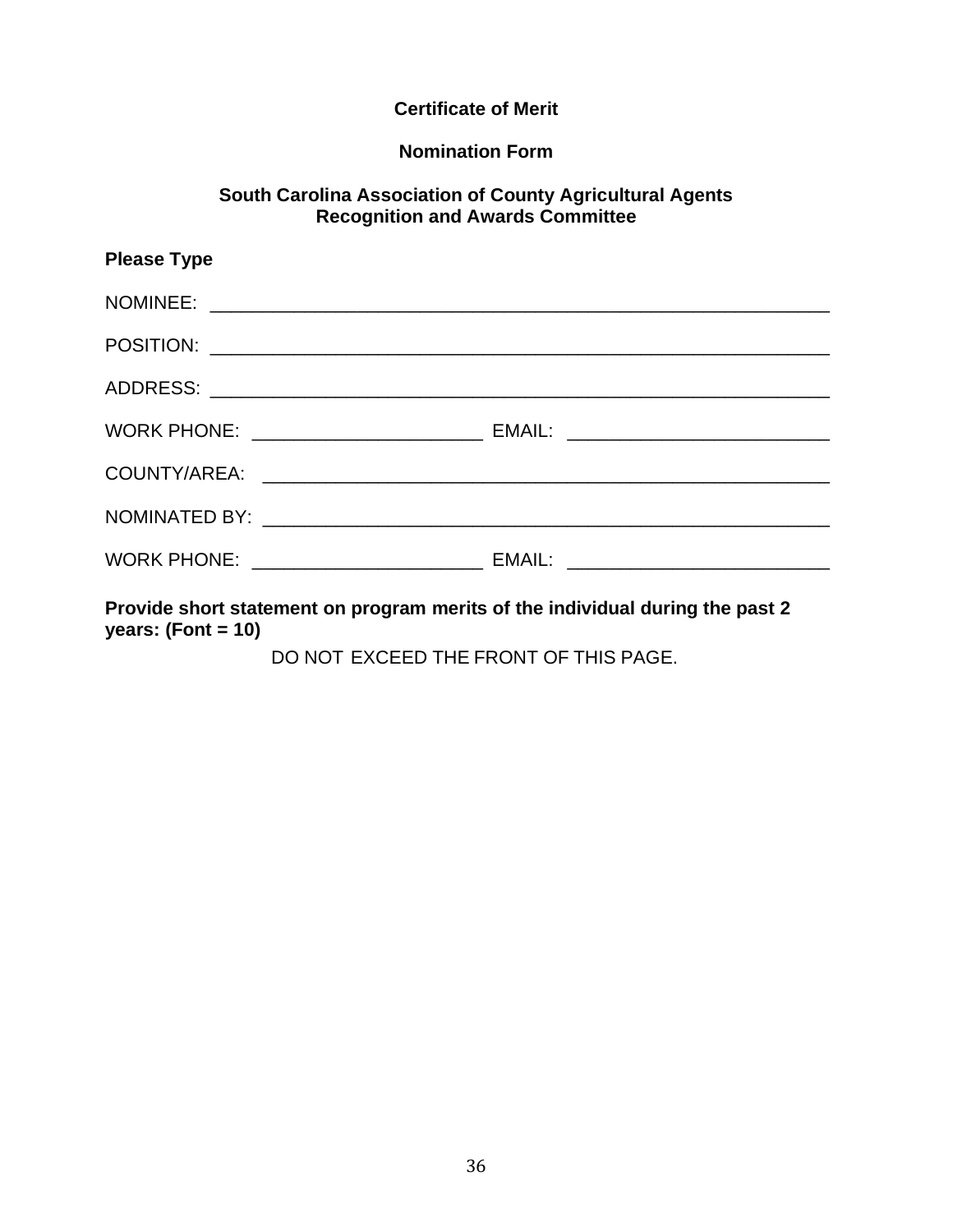# **Appendix C**

| <b>Type</b>                                  | <b>Due</b><br>Date | <b>Monetary</b><br>Award<br>State Level<br>$(1st, 2nd 8.3rd)$ | <b>Description</b>                                                | <b>Committee</b><br><b>Chair</b>        |
|----------------------------------------------|--------------------|---------------------------------------------------------------|-------------------------------------------------------------------|-----------------------------------------|
| Educational<br>Poster                        | March 15           | \$75, \$50, \$25<br>Certificate                               | Poster (Professional<br>Excellence)<br>*** MUST SHOW AT NATIONALS | <b>Professional Excellence</b><br>Chair |
| Research Poster                              | March 15           | \$75, \$50, \$25<br>Certificate                               | Poster (Professional<br>Excellence)<br>*** MUST SHOW AT NATIONALS | Professional Excellence<br>Chair        |
| <b>Audio Recording</b>                       | March 15           | \$75, \$50, \$25<br>Certificate                               | <b>Communication Award</b>                                        | <b>Communications Chair</b>             |
| <b>Published Photo</b>                       | March 15           | \$75, \$50, \$25<br>Certificate                               | <b>Communication Award</b>                                        | <b>Communications Chair</b>             |
| Computer Gen.<br>Presentation<br>with Script | March 15           | \$75, \$50, \$25<br>Certificate                               | <b>Communication Award</b>                                        | <b>Communications Chair</b>             |
| <b>Event Promo</b><br>Package                | March 15           | \$75, \$50, \$25<br>Certificate                               | <b>Communication Award</b>                                        | <b>Communications Chair</b>             |
| Personal Column                              | March 15           | \$75, \$50, \$25<br>Certificate                               | <b>Communication Award</b>                                        | <b>Communications Chair</b>             |
| <b>Feature Story</b>                         | March 15           | \$75, \$50, \$25<br>Certificate                               | <b>Communication Award</b>                                        | <b>Communications Chair</b>             |
| Newsletter                                   | March 15           | \$75, \$50, \$25<br>Certificate                               | <b>Communication Award</b>                                        | <b>Communications Chair</b>             |
| Educational<br>Video Rec.                    | March 15           | \$75, \$50, \$25<br>Certificate                               | <b>Communication Award</b>                                        | <b>Communications Chair</b>             |
| <b>Fact Sheet</b>                            | March 15           | \$75, \$50, \$25<br>Certificate                               | <b>Communication Award</b>                                        | <b>Communications Chair</b>             |
| Publication                                  | March 15           | \$75, \$50, \$25<br>Certificate                               | <b>Communication Award</b>                                        | <b>Communications Chair</b>             |
| Website/Online<br>Content                    | March 15           | \$75, \$50, \$25<br>Certificate                               | <b>Communication Award</b>                                        | <b>Communications Chair</b>             |
| Learning<br>Module/<br>Notebook              | March 15           | \$75, \$50, \$25<br>Certificate                               | <b>Communication Award</b>                                        | <b>Communications Chair</b>             |
| Bound<br>Book/eBook                          | March 15           | \$75, \$50, \$25<br>Certificate                               | <b>Communication Award</b>                                        | <b>Communications Chair</b>             |
| Ag. Awareness &<br>Appreciation<br>Award     | March 15           | \$75, \$50, \$25<br>Certificate                               | <b>Outstanding Use of Public</b><br>Relations                     | <b>Public Relations Chair</b>           |
| SfE in 4-H<br>Programming                    | March 15           | \$75, \$50, \$25<br>Certificate                               | Search for Excellence                                             | Vice President                          |
| SfE in Crop<br>Production                    | March 15           | \$75, \$50, \$25<br>Certificate                               | Search for Excellence                                             | Vice President                          |
| SfE in Farm<br><b>Financial Mgmt</b>         | March 15           | \$75, \$50, \$25<br>Certificate                               | Search for Excellence                                             | Vice President                          |